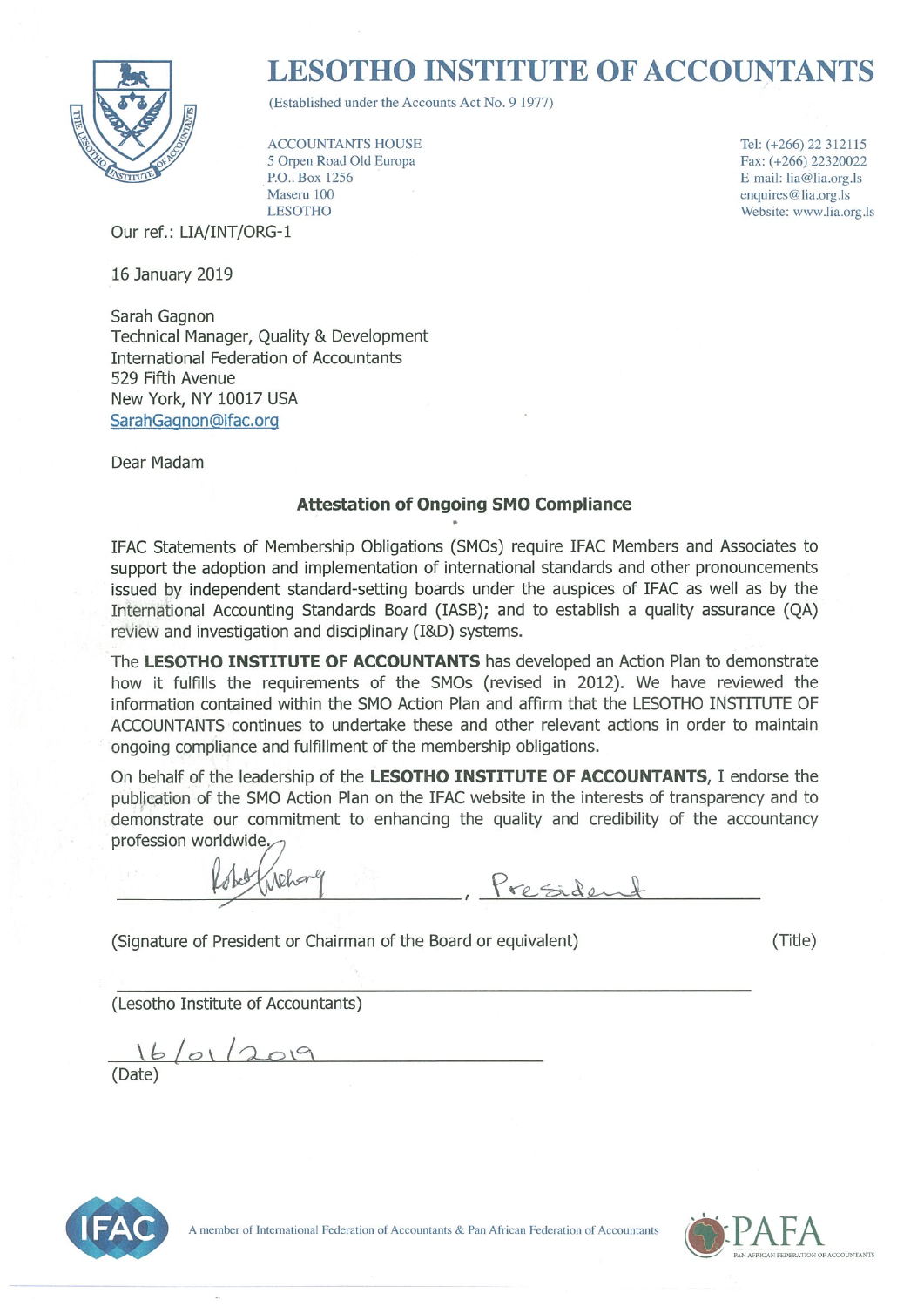## **BACKGROUND NOTE ON ACTION PLANS**

SMO Action Plans are developed by IFAC Members and Associates to demonstrate fulfillment of IFAC Statements of Membership Obligations  $(SMOs)$ . SMOs require IFAC Members and Associates to support the adoption<sup>1</sup> and implementation<sup>2</sup> of international standards and other pronouncements issued by independent standard-setting boards under the auspices of IFAC as well as by the International Accounting Standards Board (IASB); and to establish a Quality Assurance (QA) review and Investigation and Disciplinary (I&D) systems.

IFAC Members and Associates conduct a self-assessment against the requirements of SMOs and identify areas where improvements are needed. Based on the results of the assessment, Members and Associates develop an SMO Action Plan to (a) demonstrate how they fulfill the requirements of the SMOs and (b) where some requirements are not yet addressed, to present plans towards their fulfillment.

SMO Action Plans are designed to be ever-green documents that provide a comprehensive description of the accountancy profession and its legislative and regulatory environment in the jurisdiction as well as the actions undertaken by IFAC Members or Associates to support adoption and implementation of international standards and best practices.

Regular updates of the SMO Action Plans are required as part of the IFAC Member Compliance Program.

#### **Use of Information**

Please refer to the *[Disclaimer](http://www.ifac.org/about-ifac/membership/members/disclaimer)* published on the Compliance Program website.

## **ACTION PLAN**

| <b>IFAC Member:</b>           | Lesotho Institute of Accountants (LIA) |
|-------------------------------|----------------------------------------|
| <b>Original Publish Date:</b> | April 2009                             |
| Last Updated:                 | January 2019                           |
| <b>Next Update:</b>           | January 2022                           |

<sup>&</sup>lt;sup>1</sup> Adoption is concerned with the decision that international standards are appropriate for use in specific national financial reporting environments and with the actions necessary to effect those decisions, including incorporation into national requirements or requiring the use of international standards through law. Adoption may include a process to review draft international standards, translation, public exposure of proposed standards, approval, incorporation into national requirements as necessary, and promulgation of final standards, and, where applicable, a convergence process to eliminate or minimize differences between international and national standards.

<sup>&</sup>lt;sup>2</sup> Implementation may include a process to build awareness of the adopted standards, provide relevant education and training, develop or disseminate implementation guidance and any other activities that promote proper understanding and use of the standards in practice.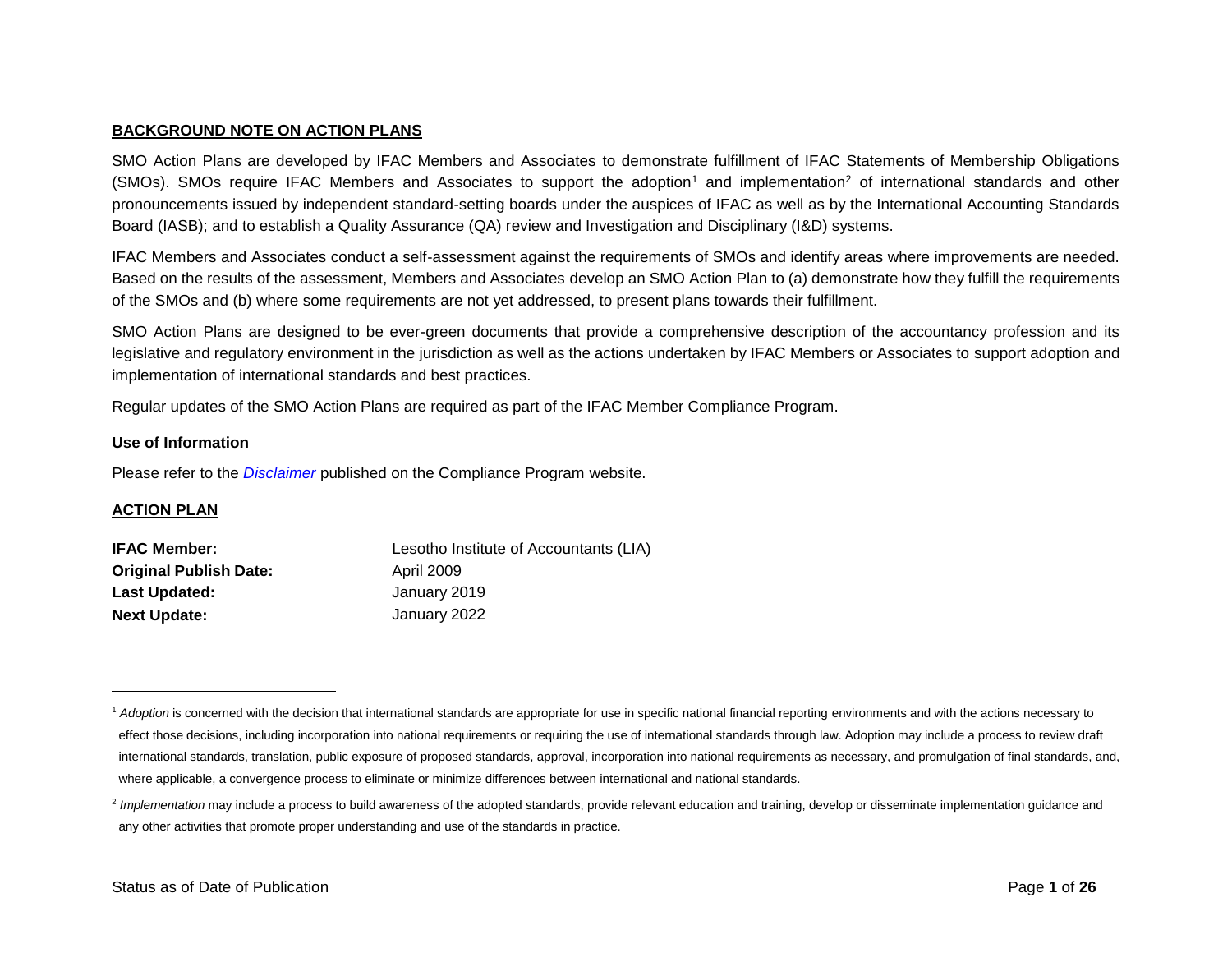# **GLOSSARY**

| <b>ACCA</b>  | Association of Chartered Certified Accountants, United Kingdom |
|--------------|----------------------------------------------------------------|
| <b>CAT</b>   | Certified Accounting Technician                                |
| <b>CEO</b>   | <b>Chief Executive Officer</b>                                 |
| <b>CIPFA</b> | Chartered Institute of Public Finance and Accountants          |
| <b>CLCO</b>  | Chief Legal and Compliance                                     |
| <b>CPD</b>   | <b>Continuous Professional Development</b>                     |
| EU           | European Union                                                 |
| <b>IAASB</b> | International Auditing and Assurance Standards Board           |
| <b>IAESB</b> | International Accounting Educational Standards Board           |
| <b>IESBA</b> | International Ethics Standards Board for Accountants           |
| <b>IESs</b>  | International Educational Standards                            |
| <b>IFRS</b>  | <b>International Financial Reporting Standards</b>             |
| <b>IPSAS</b> | International Public Sector Accounting Standards               |
| <b>IRBA</b>  | Independent Regulatory Board for Auditors, South Africa        |
| <b>ISAs</b>  | International Standards on Auditing                            |
| <b>ISQC</b>  | <b>International Standards on Quality Control</b>              |
| <b>LIA</b>   | Lesotho Institute of Accountants                               |
| <b>PAFA</b>  | Pan African Federation of Accountants                          |
| <b>SAICA</b> | South African Institute of Chartered Accountants               |
| <b>SAIPA</b> | South African Institute of Professional Accountants            |
| <b>SMO</b>   | Statement on Membership Obligation                             |
| <b>LePAP</b> | Lesotho Professional Accountancy Programme                     |
| IASB         | International Accounting Standards Board                       |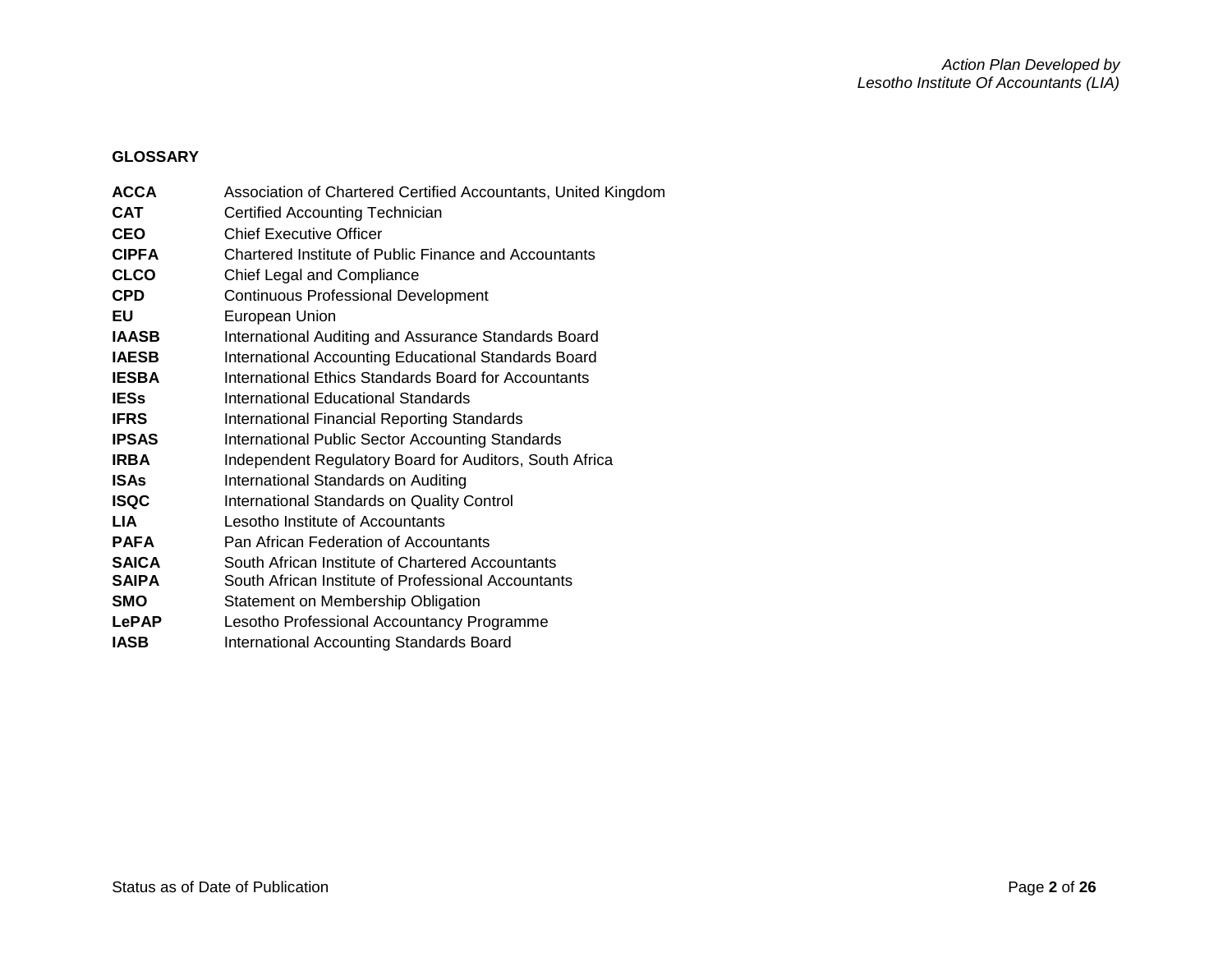#### **General**

The Lesotho Institute of Accountants was established by the Act of Parliament Accountants Act No. 9 of 1977. The Act gives the Institute with the authority to regulate the accountancy profession, to oversee the education and training of the Accountants and also act as the Accounting Membership house for the Accountants in Lesotho. The Act is the powerful tool that the Institute uses for its development and growth. Since its promulgation in 1977 the Act was only amended in 1984 was 32 years ago, as a result there are many provisions in the law, which have been overtaken by events. There are also many new developments that have come with the obligations of the Institute under IFAC and PAFA requirements. There are also other issues of law and corporate governance which have emerged that should be included in the law for LIA to meet the structural and cultural dynamics of the changing world and in law. The Act was found outdated and is now in the amendment process.

| #              | <b>Start Date</b> | <b>Actions</b>                                                                                                                                                                                                                                                                                                                                                                                                                                                                                                                                                                                                                                                       | <b>Completion</b><br><b>Date</b> | <b>Responsibility</b> | <b>Resource</b>                                                |
|----------------|-------------------|----------------------------------------------------------------------------------------------------------------------------------------------------------------------------------------------------------------------------------------------------------------------------------------------------------------------------------------------------------------------------------------------------------------------------------------------------------------------------------------------------------------------------------------------------------------------------------------------------------------------------------------------------------------------|----------------------------------|-----------------------|----------------------------------------------------------------|
| 1 <sub>1</sub> | <b>June 2018</b>  | Action Plan submitted to IFAC Compliance Staff for<br>agreement and publication                                                                                                                                                                                                                                                                                                                                                                                                                                                                                                                                                                                      | November 2018                    | <b>CLCO</b>           | CEO's office and the Legal<br>Compliance<br>and<br>Department/ |
| 2.             | Ongoing           | The revision of the Accountants Act is still ongoing; The<br>draft amendments have been submitted to Minister of<br>Finance who has tabled the Bill in Cabinet for Clearance.<br>The final draft of the Bill is now with the Office<br>Parliamentary Council for drafting, after which the<br>following process will ensue;<br>Obtaining drafting clearance certificate from<br>$\bullet$<br>Attorney General.<br>Tabling the Bill in three stages before<br>$\bullet$<br>Parliaments<br>The Bill has now got Cabinet Clearance and is in the<br>drafting process by Parliamentary Council. The Bill is<br>expected to be passed into law in the first half of 2019. | May 2019                         | <b>CLCO</b>           | CEO's office and the Legal<br>Compliance<br>and<br>Department  |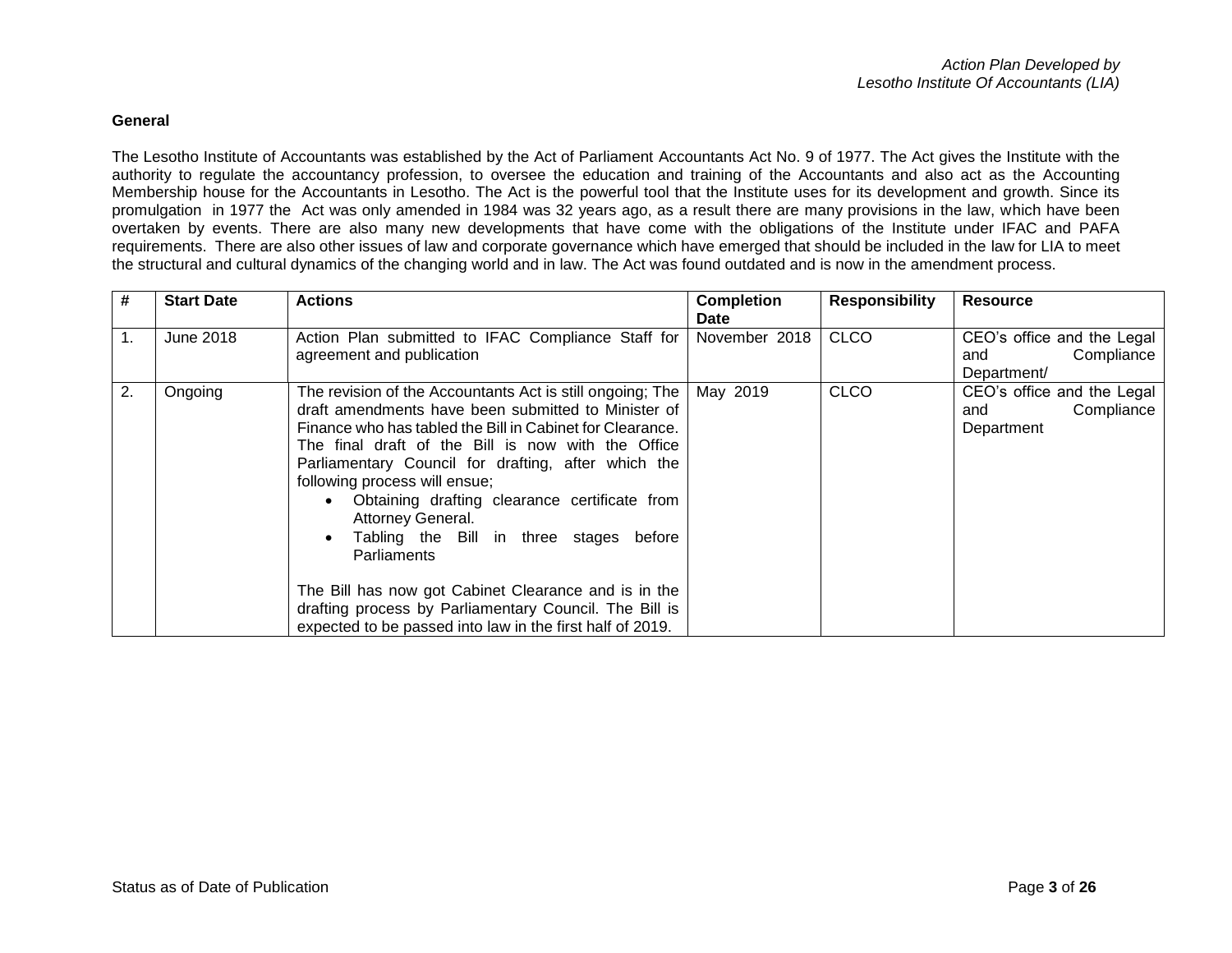## **Action Plan Subject:** SMO 1—Quality Assurance **Action Plan Objective:** Development and Implementation of a Quality Assurance System in accordance with the requirements of SMO 1

| # | Date<br><b>Star</b> | Actions | <b>Completion</b> | .<br>esponsibilit <sup>,</sup> | Res<br>`SOUrCC |
|---|---------------------|---------|-------------------|--------------------------------|----------------|
|   |                     |         | <b>Date</b>       |                                |                |

## *Background*

LIA is mandated by the Accountants Act of 1977 to regulate and oversee the Accountancy Profession and its practice in Lesotho. LIA is a member of IFAC since 1985 and is obliged to implement IFAC requirements. International standard on Quality Control (ISQC 1) is one of IFAC requirements and as such LIA is bound to implement. On the Basis of the foregoing, Council of LIA has, pursuant to Sections 9 and 10 of the Act passed a resolution under which it introduces QAR as a mandatory procedure which every member in audit practice is obliged to undergo. QAR has also been included in the proposed amendments to the Accountants Act in order to give LIA more powers to implement and enforce QAR as a process. Currently QAR is a shared responsibility between LIA and its members as they pay for the Reviews. LIA had contracted Association of Chartered Certified Accountants (ACCA) on a six-year engagement that expired in December 2014 to carry out the Quality Assurance Review on its behalf, with a condition that ACCA transfers skills to LIA so that it will be able to conduct the QAR on its own after the lapse of the contract... The proposed amendment does not preclude the status of shared responsibility instead it gives LIA more powers with regard to enforcement and disciplinary actions that it may take against members in this regard.

For purposes of Compliance, LIA has a QAR policy which stipulates all the details of the QAR process and a Quality Assurance Committee which ensures that the Quality Assurance system is implemented and that members complies with the requirements of the reviews. The committee communicates feedback from reviews to the prospective Practitioners and makes several follow-ups which may eventually end up in a disciplinary action being taken against such practitioner if they fail to comply. After lapse of contract with ACCA, LIA proposed to work closely with PAAB of Zimbabwe, to do the reviews jointly, with the objective of transferring skills. LIA jointly with PAAB has hosted a sensitization workshop for Practioners in June 2018 to prepare them for the reviews. We are currently preparing for first reviews early January 2019. The Legal department also has been capacitated to support with ensuring compliance and enforcement of the decisions of the Council committees.

## *Further Development of a Quality Assurance Review System*

| January<br>2009 | Subject all the practitioners who provide audit to public   Ongoing<br>interest entities to practice reviews on a rotational basis as<br>provided for under the QAR policy. |         | <b>Technical Office</b> | Technical<br>Department  <br>and I<br>Legal<br>and<br>Compliance Department |
|-----------------|-----------------------------------------------------------------------------------------------------------------------------------------------------------------------------|---------|-------------------------|-----------------------------------------------------------------------------|
| Januarv<br>2009 | To table the findings of the reviews before the committee for<br>appraisal and subsequent action by the practitioners.                                                      | Ongoing | <b>Technical Office</b> | Technical Department<br>and<br>Legal<br>and<br>Compliance Department        |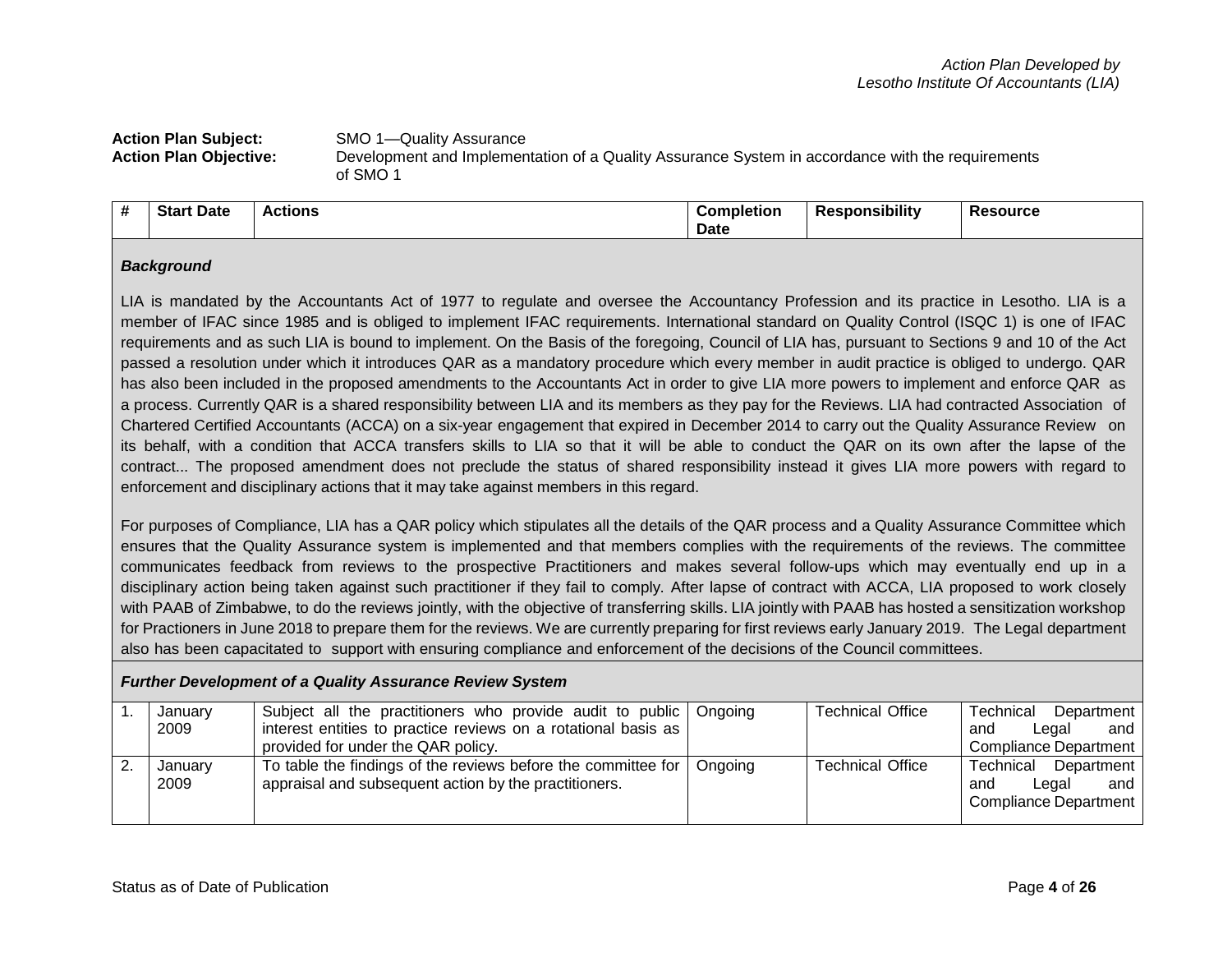| #  | <b>Start Date</b> | <b>Actions</b>                                                                                                                                                                                                                                                                                                                                                                                                                | <b>Completion</b><br>Date | <b>Responsibility</b>   | <b>Resource</b>                                                                |
|----|-------------------|-------------------------------------------------------------------------------------------------------------------------------------------------------------------------------------------------------------------------------------------------------------------------------------------------------------------------------------------------------------------------------------------------------------------------------|---------------------------|-------------------------|--------------------------------------------------------------------------------|
| 3. | May 2017          | Signed Memorandum of Corporation with PAAB Zimbabwe<br>to jointly carry out the reviews and assist LIA to acquire skills<br>as both teams work jointly. In this regard LIA has included<br>very distinctively the component of skills transfer/on the job<br>training in the partnership it is negotiating with PAAB                                                                                                          | Ongoing                   | <b>Technical Office</b> | Technical<br>Department<br>and<br>Legal<br>and<br><b>Compliance Department</b> |
| 4. | October<br>2011   | To capacitate technical department staff through formal<br>training on the theoretical aspect (ISAs and ISQC 1) and on<br>the job training through the partnership. In this regard LIA<br>has included very distinctively the component of skills<br>transfer/on the job training in the partnership it is<br>negotiating with PAAB Zimbabwe. Has already<br>shown interest and the negotiations are at an advanced<br>stage. | Ongoing                   | <b>Technical Office</b> | Technical<br>Department<br>and CEOs Office                                     |
| 5. | March 2018        | LIA also participated in a workshop / training organized by<br>PAFA on Quality Reviews. PAFA members were trained on<br>methodology specifically to assist<br>immediate<br>a<br>implementation                                                                                                                                                                                                                                | Ongoing                   | <b>Technical Office</b> | Technical<br>Department<br>and<br>Legal<br>and<br><b>Compliance Department</b> |
| 6. | <b>July 2018</b>  | Meetings have been held with PAAB Zimbabwe to discuss<br>how LIA wants the implementation to start. A training and<br>Practitioners briefing was done in June 2018. The first<br>reviews will be done in January 2019. The reviews are done<br>in line with IFAC SMO 1 requirements.                                                                                                                                          | Ongoing                   | <b>Technical Office</b> | Technical<br>Department<br>and CEOs Office                                     |
|    |                   | <b>Maintaining an ongoing process</b>                                                                                                                                                                                                                                                                                                                                                                                         |                           |                         |                                                                                |
| 8. |                   | To continually conduct refresher workshops/ share material<br>on ISQC1 for auditing practitioners as a compliance<br>monitoring tool.                                                                                                                                                                                                                                                                                         | Ongoing                   | CEO                     | <b>Technical Department</b><br>and CEO's Office                                |
| 9. |                   | Ensure that the requirements of SMO 1 are complied with in<br>the planning, design and implementation of follow-up reviews<br>- which will further involve LIA staff as part of internal<br>capacity building in this area.                                                                                                                                                                                                   | Ongoing                   | CEO                     | <b>Technical Department</b><br>and CEO's Office                                |
| 10 |                   | Establish a relationship with other PAOs, especially PAFA<br>members in the southern region to share common issues and<br>derive solutions together.                                                                                                                                                                                                                                                                          | Ongoing                   | CEO                     | <b>Technical Department</b><br>and CEO's Office                                |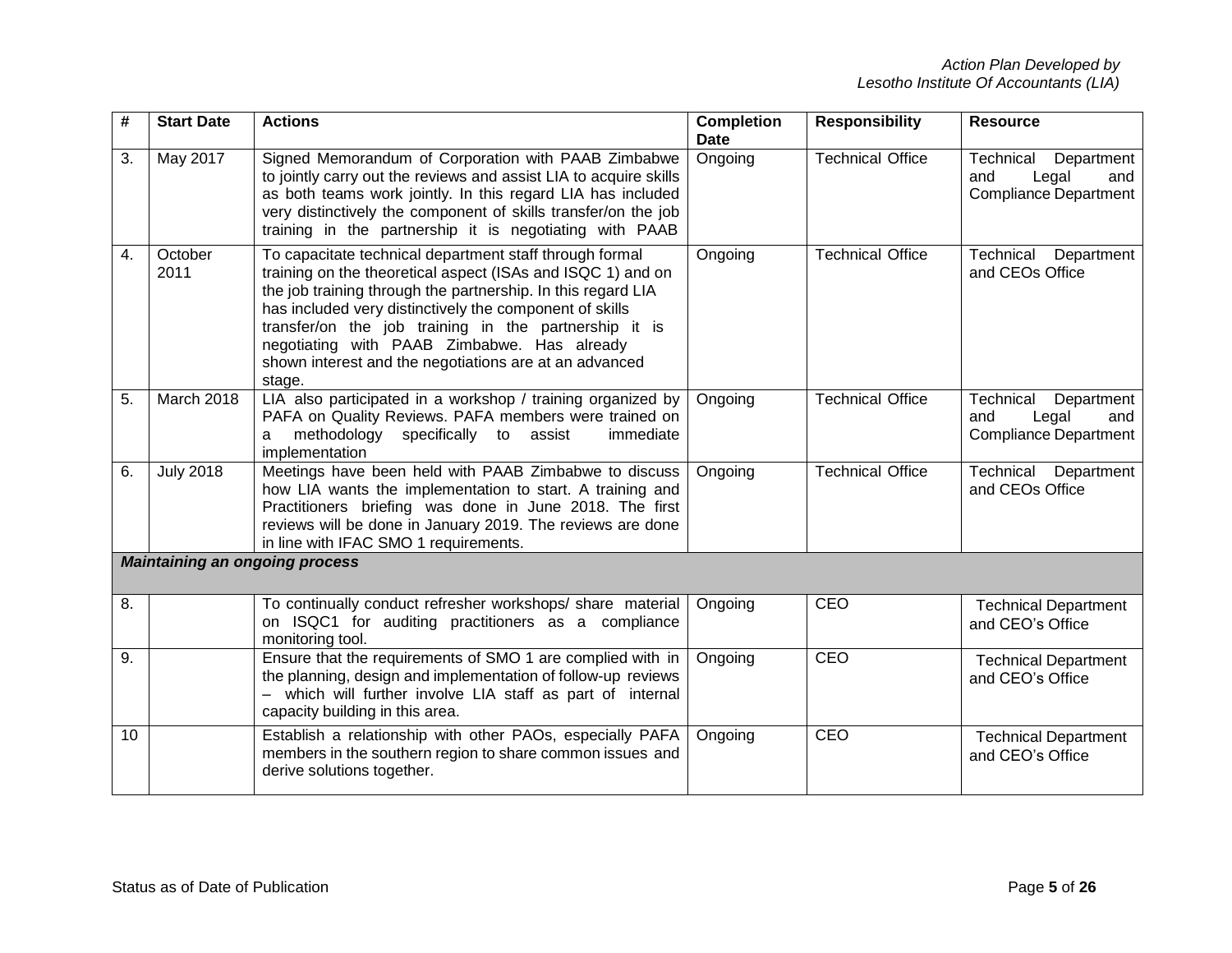| <b>Start Date</b> | <b>Actions</b>                                                                                              | <b>Completion</b><br>Date | <b>Responsibility</b> | <b>Resource</b>                                 |
|-------------------|-------------------------------------------------------------------------------------------------------------|---------------------------|-----------------------|-------------------------------------------------|
|                   | Perform periodic review of LIA's response and update August 2018<br>sections relevant to SMO1 as necessary. |                           | CEO                   | <b>Technical Department</b><br>and CEO's Office |

# **Main Requirements of SMO 1**

|    | <b>Requirements</b>                                                                                                                                                            | Y          | N | <b>Partially</b> | <b>Comments</b>                                                                                                                                 |
|----|--------------------------------------------------------------------------------------------------------------------------------------------------------------------------------|------------|---|------------------|-------------------------------------------------------------------------------------------------------------------------------------------------|
| 1. | Scope of the system<br>At a minimum, mandatory QA reviews are<br>required for all audits of<br>financial<br>statements.                                                        | Yes        |   |                  |                                                                                                                                                 |
|    | Quality Control Standards and Other Quality<br><b>Control Guidance</b>                                                                                                         | <b>Yes</b> |   |                  |                                                                                                                                                 |
| 2. | Firms are required to implement a system of<br>quality control in accordance with the quality<br>control standards.                                                            |            |   |                  |                                                                                                                                                 |
| 3. | Most up to date versions of ISQC 1 and<br>other relevant ISA are adopted as the<br>quality control standards.                                                                  | Yes        |   |                  |                                                                                                                                                 |
| 4. | Member<br>Body<br>firms<br>assists<br>in.<br>understanding the objectives of quality<br>control and in implementing and maintaining<br>appropriate systems of quality control. | Yes        |   |                  | Workshop is done for firms to equip them with the objectives of<br>quality control and also on how each firm can implement the<br>requirements. |
|    | <b>Review cycle</b>                                                                                                                                                            | Yes        |   |                  | The review cycle is 3 years. Those firms and partners found to<br>have serious concerns the review cycle become shorter, from                   |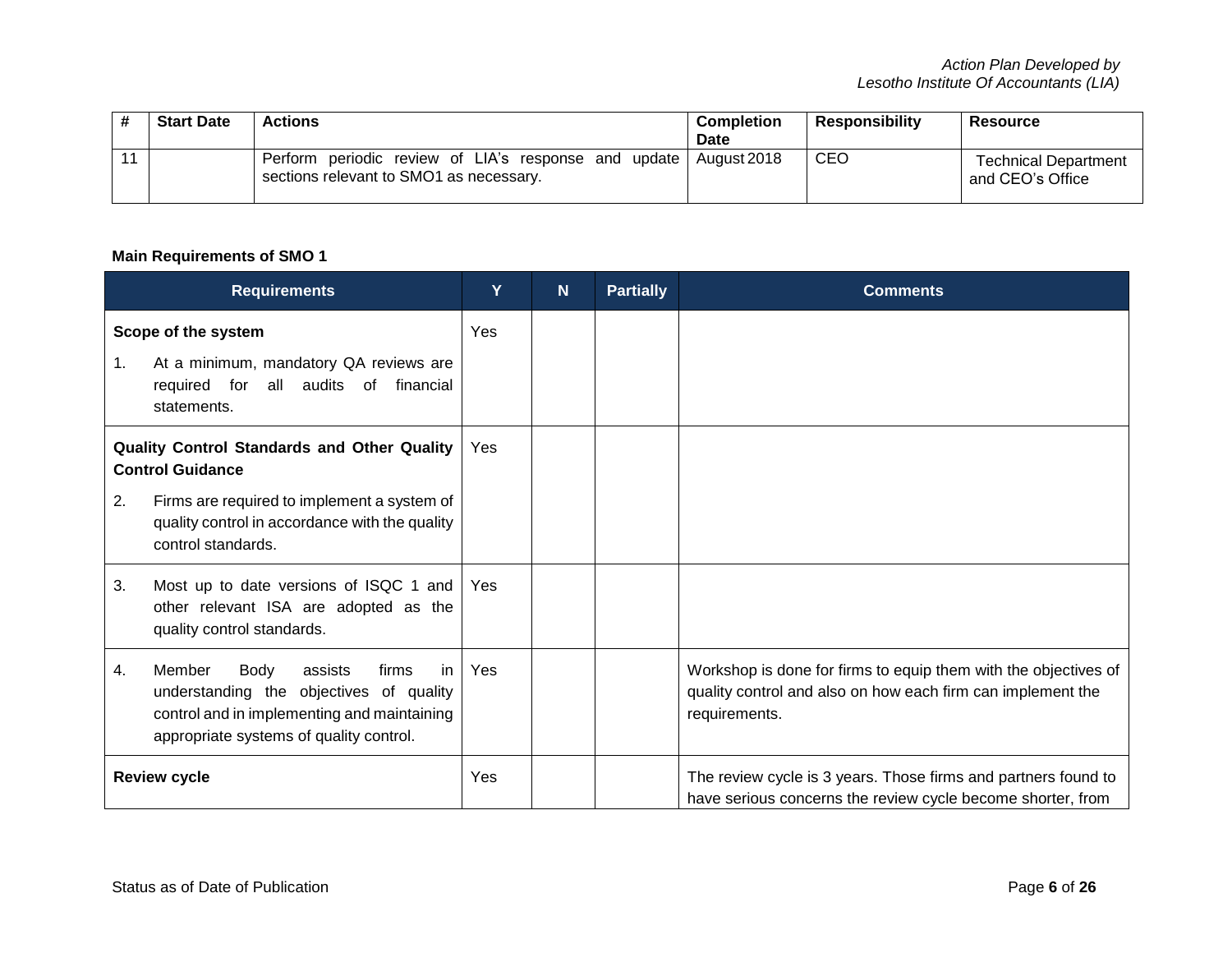|     | <b>Requirements</b>                                                                                                                                                            | Y   | N <sub>1</sub> | <b>Partially</b> | <b>Comments</b>                                                     |
|-----|--------------------------------------------------------------------------------------------------------------------------------------------------------------------------------|-----|----------------|------------------|---------------------------------------------------------------------|
| 5.  | A cycle-based, risk-based, or a mixed<br>approach for selecting firms for QA review is                                                                                         |     |                |                  | six months to a year depending on the seriousness of the<br>matter. |
|     | used.                                                                                                                                                                          |     |                |                  | A mixed approach is used for selecting firms for review.            |
| 6.  | For cycle-based approach, quality control<br>reviews are required to take place at least<br>every six years (and every three years for<br>audits of public interest entities). | Yes |                |                  | A review cycle is 3 years                                           |
|     | <b>QA Review Team</b>                                                                                                                                                          | Yes |                |                  |                                                                     |
| 7.  | Independence of the QA Team is assessed<br>and documented.                                                                                                                     |     |                |                  |                                                                     |
| 8.  | QA Team possesses appropriate levels of<br>expertise.                                                                                                                          | Yes |                |                  |                                                                     |
|     | <b>Reporting</b>                                                                                                                                                               | Yes |                |                  |                                                                     |
| 9.  | Documentation of evidence supporting the<br>quality control review report is required.                                                                                         |     |                |                  |                                                                     |
| 10. | A written report is issued upon conclusion of<br>the QA review and provided to the<br>firm/partner reviewed.                                                                   | Yes |                |                  |                                                                     |
|     | <b>Corrective and disciplinary actions</b>                                                                                                                                     | Yes |                |                  |                                                                     |
| 11. | Reviewed firms/partners are required to<br>timely<br>adjustments<br>make<br>to<br>meet<br>recommendations from the review report.                                              |     |                |                  |                                                                     |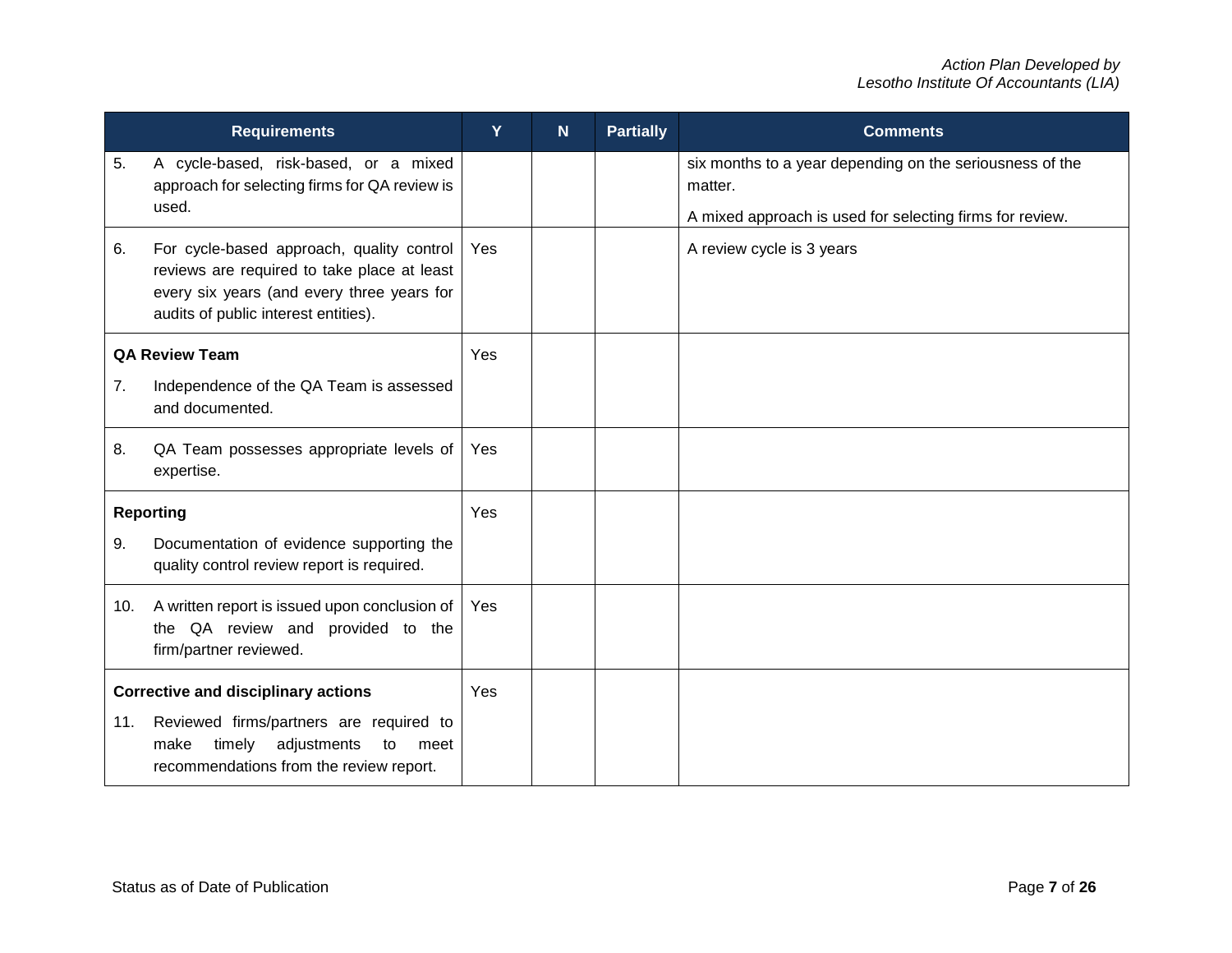| <b>Requirements</b>                                                                                                                                                                                              | Y          | N | <b>Partially</b> | <b>Comments</b>                                                                                                                             |
|------------------------------------------------------------------------------------------------------------------------------------------------------------------------------------------------------------------|------------|---|------------------|---------------------------------------------------------------------------------------------------------------------------------------------|
| review system is linked to the<br>12.<br>QA<br>Investigation and Discipline system.                                                                                                                              | Yes        |   |                  |                                                                                                                                             |
| <b>Consideration of Public Oversight</b><br>The body responsible for QA reviews<br>13.<br>cooperates with its oversight body and<br>shares information on the functioning of the<br>QA review system, as needed. | Yes        |   |                  | LIA is responsible for QA reviews. LIA is also the regulator.<br>The functioning of the review system is shared with Minister of<br>Finance |
| Regular review of implementation and<br>effectiveness<br>Regular reviews of implementation and<br>14.<br>effectiveness of the system are performed.                                                              | <b>Yes</b> |   |                  |                                                                                                                                             |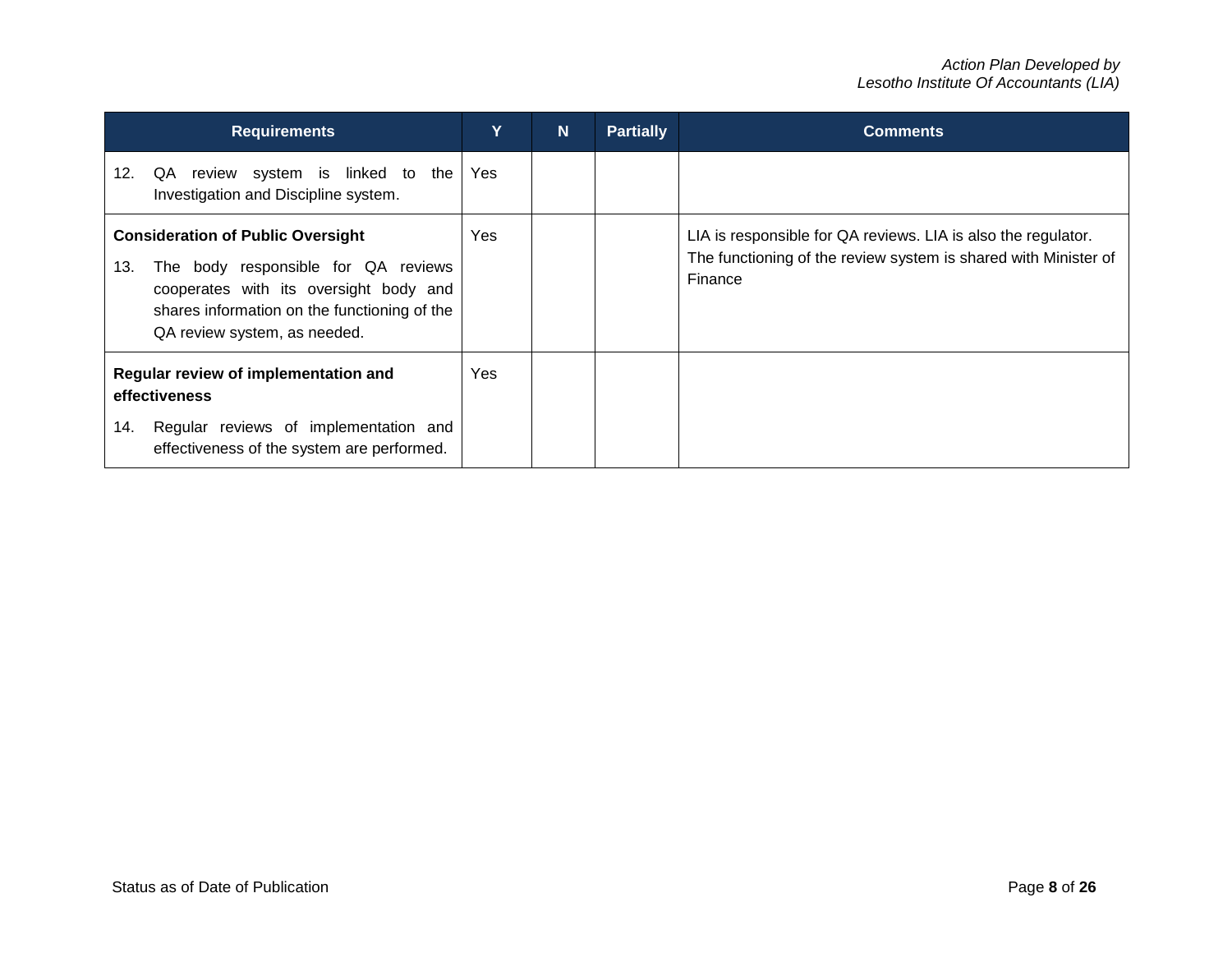| <b>Action Plan Subject:</b>  | SMO 2 and International Education Standards                            |
|------------------------------|------------------------------------------------------------------------|
| <b>Action Plan Objective</b> | Implementing the requirements of the International Education Standards |

| Star<br>Date<br><b>Completion:</b><br>esource<br>`sponsibility<br>tions<br>. .<br><br>Date |
|--------------------------------------------------------------------------------------------|
|--------------------------------------------------------------------------------------------|

## *Background*

Section 6 of the Act mandates the Institute to provide for the training, Education and Examination for persons intending to follow accountancy profession. LIA has a three-tiered membership namely technician accountant, general accountant and chartered accountant levels influenced by its three-tier qualification framework. As a prerequisite for LIA membership, students have to undergo practical training for technician, general and chartered accountant levels. This is regarded as the Initial PD and is monitored by the Institute through the technical department. This practical training period is further increased when a member applies or reclassifies into practice. Furthermore, LIA ensures that its members are fully conversant with the developments in the profession. To this end LIA has introduced a compulsory CPD policy in line with SMO2, under which members are obliged to complete 40 CPD hours of training on technical and ethical issues as well as to enhance their soft skills. LIA supports compliance with the policy by providing and facilitating CPD workshops and seminars, for members. LIA also monitors compliance by compelling members to file CPD hours returns biannually which are verified by the Compliance committee to ensure compliance with the policy requirements.

LIA is currently in a joint qualification scheme with ACCA and is offering ACCA qualification as it is except for two Lesotho variant modules. Working with the ACCA, the LIA ensures compliance of the accounting syllabus with SMO 2 in Lesotho. LIA has to comply with SMO 2 by virtue of being a member to IFAC. As a result, LIA has Developed a New qualifications framework which will be addressing the needs of both the Public and the Private Sector. The new programme, has an Initial Professional Development Scheme (IPDS) embedded in it and capability has been established to ensure that students who qualify as professional accountants have acquired the practical experience considered appropriate at the time to function as competent professional accountants. The programme has been accredited by Council on Higher Education Lesotho, the body responsible for accreditation of all new programmes before they can be taught in the institutions of higher learning in Lesotho. The text books for all the levels, TA, GA and CA have been developed, the question papers for the 6 Technician Accounting modules have been developed with the assistance of our Strategic Partner and an Advisor for Examinations Quality Assurance; Institute of Chartered Accountants of England and Wales (ICAEW), and are ready for the first examinations in December, 2018. The first cohort of students started classes in July 2018 and have sat for the first examinations in November 2018. The next intake into the programme will be in July 2019. Above that, LIA still runs a joint scheme with ACCA. The current agreement ends in September 2023.

#### *Final Assessment Requirement*

| Ongoing | To ensure that LIA/ACCA syllabus is Reviewed from   Ongoing    | Education<br>and        | Education and            | Training |
|---------|----------------------------------------------------------------|-------------------------|--------------------------|----------|
|         | time to time to assess its effectiveness and                   | <b>Training Manager</b> | Department and Technical |          |
|         | competency. The review was of the syllabus was in              |                         | department               |          |
|         | 2013 where there were changes made to meet                     |                         |                          |          |
|         | required competencies                                          |                         |                          |          |
| Ongoing | To ensure that the variant Taxation and Business Law   Ongoing | Education<br>and I      | Education and            | Training |
|         | papers are based on Lesotho Tax and Business Law               | <b>Training Manager</b> | Department and Technical |          |
|         | and that the syllabi for these courses are developed           |                         | department               |          |
|         | by examiners conversant with Lesotho Law                       |                         |                          |          |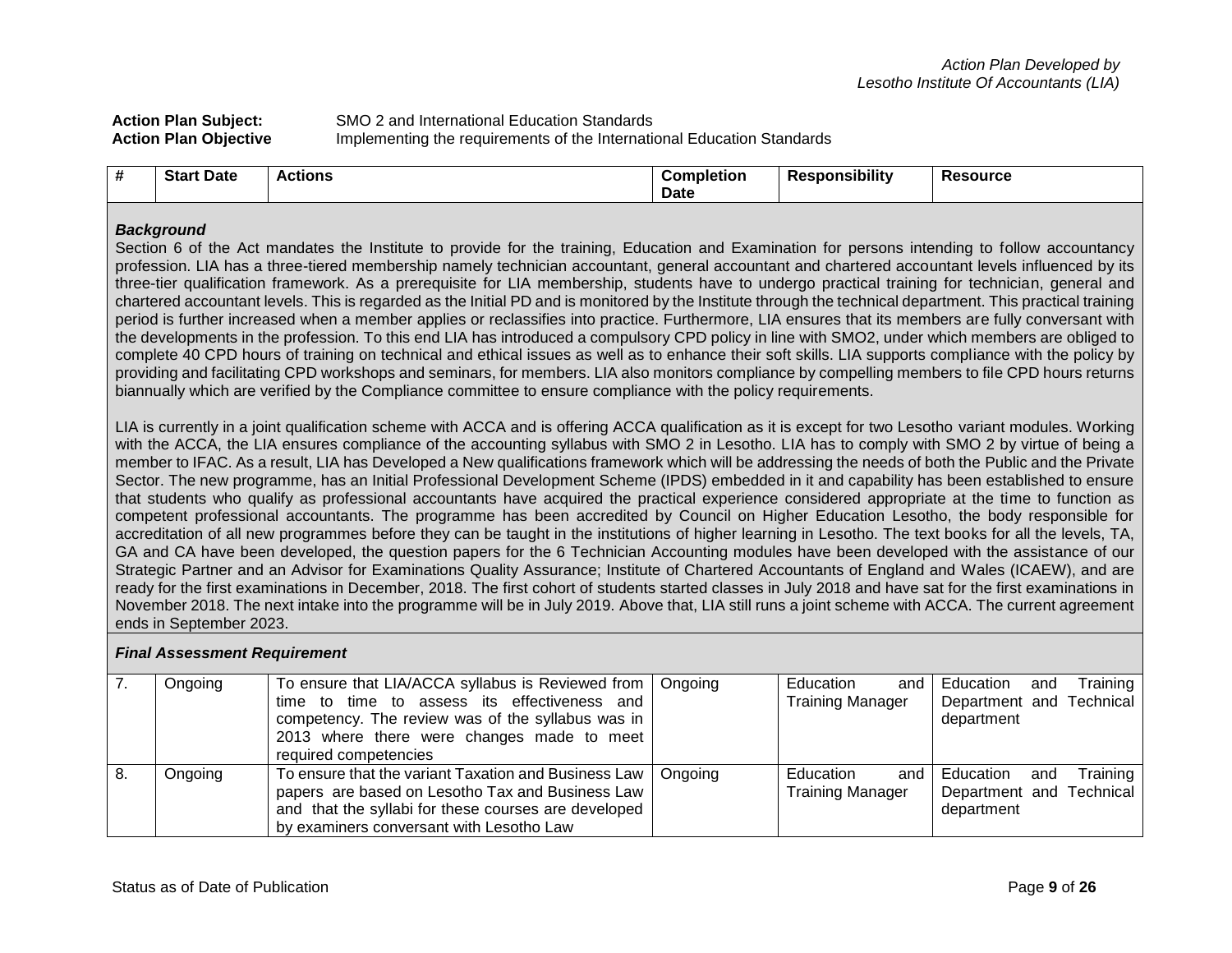| #   | <b>Start Date</b> | <b>Actions</b>                                                                                                                                                                                                                                                                                                                                                                                                                                                                                                                                                                                                                                                                                                                                                                                                                                                                                                                                                                                                                                                                                                                                                    | <b>Completion</b><br>Date | <b>Responsibility</b>                       | <b>Resource</b>                                                                         |
|-----|-------------------|-------------------------------------------------------------------------------------------------------------------------------------------------------------------------------------------------------------------------------------------------------------------------------------------------------------------------------------------------------------------------------------------------------------------------------------------------------------------------------------------------------------------------------------------------------------------------------------------------------------------------------------------------------------------------------------------------------------------------------------------------------------------------------------------------------------------------------------------------------------------------------------------------------------------------------------------------------------------------------------------------------------------------------------------------------------------------------------------------------------------------------------------------------------------|---------------------------|---------------------------------------------|-----------------------------------------------------------------------------------------|
| 9.  | Ongoing           | Provide training to examiners and moderators of the<br>variant papers.                                                                                                                                                                                                                                                                                                                                                                                                                                                                                                                                                                                                                                                                                                                                                                                                                                                                                                                                                                                                                                                                                            | Ongoing                   | Education<br>and<br><b>Training Manager</b> | Education<br>Training<br>and<br>Department and Technical<br>department                  |
| 10. | January 2012      | To implement CIPFA as a pilot project that is intended<br>to professionalize the accounting carder in the public<br>sector. CIPFA will still be maintained for a period of 5<br>years until LePAP is well established in the market.                                                                                                                                                                                                                                                                                                                                                                                                                                                                                                                                                                                                                                                                                                                                                                                                                                                                                                                              | ongoing                   | Education<br>and<br><b>Training Manager</b> | Education<br>and<br>Training<br>Department and Technical<br>department.                 |
|     |                   | Implementation of the Lesotho Professional Accountancy Programme                                                                                                                                                                                                                                                                                                                                                                                                                                                                                                                                                                                                                                                                                                                                                                                                                                                                                                                                                                                                                                                                                                  |                           |                                             |                                                                                         |
| 11. | Jan 2012          | To<br>implement<br>Lesotho<br>professional<br>Accountancy Programme (LePAP) and phase out<br>CIPFA. CIPFA was a pilot project which was intended<br>to professionalize the public sector accounting cadre<br>in the absence of any Lesotho qualification on public<br>sector Accounting. LIA has developed LePAP for<br>this purpose and the first intake of students in the<br>program is planned to be in July 2018, with the<br>first examinations in December 2018. LIA has<br>entered into a strategic partnership to assist in the<br>implementation of the new qualification framework.<br>The examinations governance has been developed<br>smooth<br>management<br>of<br>to<br>ensure<br>the<br>The<br>examinations.<br>examinations<br><b>Board</b><br>has<br>therefore been composed and its terms of<br>reference fully developed. It had its first meeting at<br>the beginning of 2018 to approve the Technician<br>Accounting question papers.<br>The<br>Education<br>Committee of the Institute which comprises with<br>different stakeholders has been given authority to<br>oversee implementation of the framework and is<br>fully operational. | Ongoing                   | Education<br>and<br><b>Training Manager</b> | Education<br>Training<br>and<br>Department and Technical<br>department                  |
| 12. | January<br>2011   | To increase competency base of LIA members<br>through formal training. In this regard LIA has<br>included as a component Accountancy qualification,<br>financial Fraud forensic investigation and Advanced<br>Tax Planning Skill as imminent competency that LIA                                                                                                                                                                                                                                                                                                                                                                                                                                                                                                                                                                                                                                                                                                                                                                                                                                                                                                  | ongoing                   | Education<br>and<br><b>Training Manager</b> | Education<br>and<br>Training<br>Department<br>the<br>and<br><b>Technical Department</b> |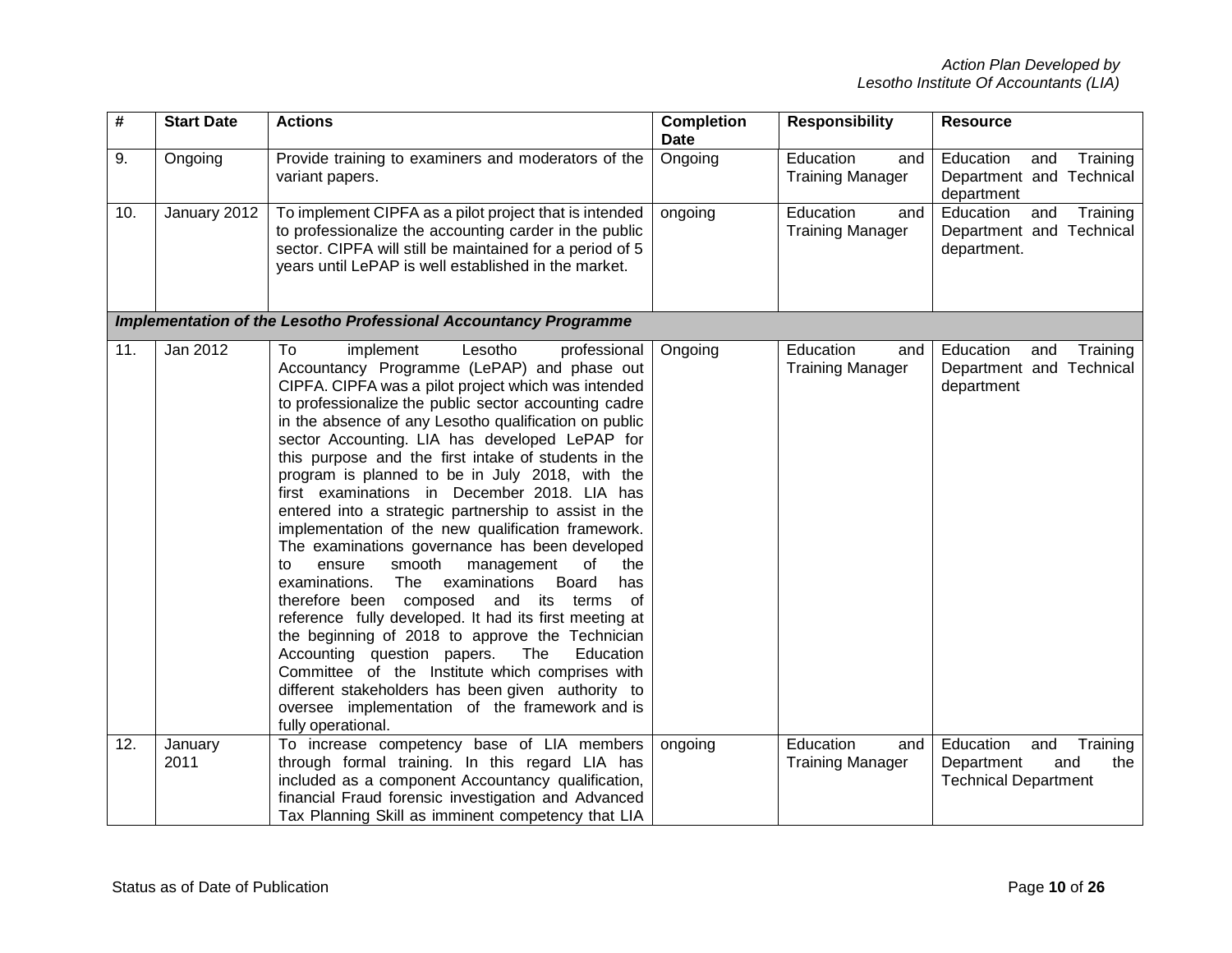| #   | <b>Start Date</b> | <b>Actions</b>                                                                                                                                                                                                                                                                                                                                                                                                                                                                                                                                                                                                                                                                                                      | <b>Completion</b><br>Date | <b>Responsibility</b>                       | <b>Resource</b>                                                                         |
|-----|-------------------|---------------------------------------------------------------------------------------------------------------------------------------------------------------------------------------------------------------------------------------------------------------------------------------------------------------------------------------------------------------------------------------------------------------------------------------------------------------------------------------------------------------------------------------------------------------------------------------------------------------------------------------------------------------------------------------------------------------------|---------------------------|---------------------------------------------|-----------------------------------------------------------------------------------------|
|     |                   | has to consider developing amongst its members. As<br>a result, LIA enrolled 10 individuals for a Financial<br>Fraud Forensic Investigation programme in 2016.                                                                                                                                                                                                                                                                                                                                                                                                                                                                                                                                                      |                           |                                             |                                                                                         |
|     |                   | Ensuring Compliance with International Education Standards (IESs) by Accounting Education Providers                                                                                                                                                                                                                                                                                                                                                                                                                                                                                                                                                                                                                 |                           |                                             |                                                                                         |
| 13. | August 2011       | Encourage the National University of Lesotho and<br>other providers of Accounting Education within<br>Lesotho to incorporate within their respective syllabi<br>the 2015 IESs requirements. Negotiations are<br>ongoing with the universities authorities and trainings<br>have been organized in this regard. To this end NUL<br>has improved its Bachelor of Commerce - Accounting<br>(Bcom Accounting & Finance) programme and it<br>incorporates most of accounting modules under<br>LePAP programme. As such Bcom holders for the<br>revised programme are going to be exempted from all<br>TA and GA modules. The new Bcom at NUL is<br>expected to start in the academic year that starts in<br>August 2019. | Ongoing                   | Education<br>and<br><b>Training Manager</b> | Education<br>Training<br>and<br>Department<br>and<br>the<br><b>Technical Department</b> |
| 14. |                   | Establish relationship with the Council on higher<br>Education in order to influence participation of LIA in<br>the accreditation of tuition providers of accountancy<br>qualifications and ensure that LIA competency<br>requirement is considered as well as compliance with<br>IESs. To this end, LIA has signed an MOU with<br>CHE where they have agreed to work together in the<br>accreditation of accounting progammes.<br>LIA has worked together with CHE to accredit Bsc<br>Honors in Accounting for Botho University. LIA has<br>also partnered with CHE to do Quality Reviews at<br>Centre for Accounting Studies.                                                                                     |                           | Education<br>and<br><b>Training Manager</b> | Education<br>Training<br>and<br>Department<br>and<br>the<br><b>Technical Department</b> |
| 15. |                   | To implement IPD scheme of the Institute as<br>developed through LePAP and spread it to other<br>accountancy qualifications as a prerequisite for<br>membership                                                                                                                                                                                                                                                                                                                                                                                                                                                                                                                                                     |                           | Education<br>and<br><b>Training Manager</b> | Education<br>Training<br>and<br>Department<br>and<br>the<br><b>Technical Department</b> |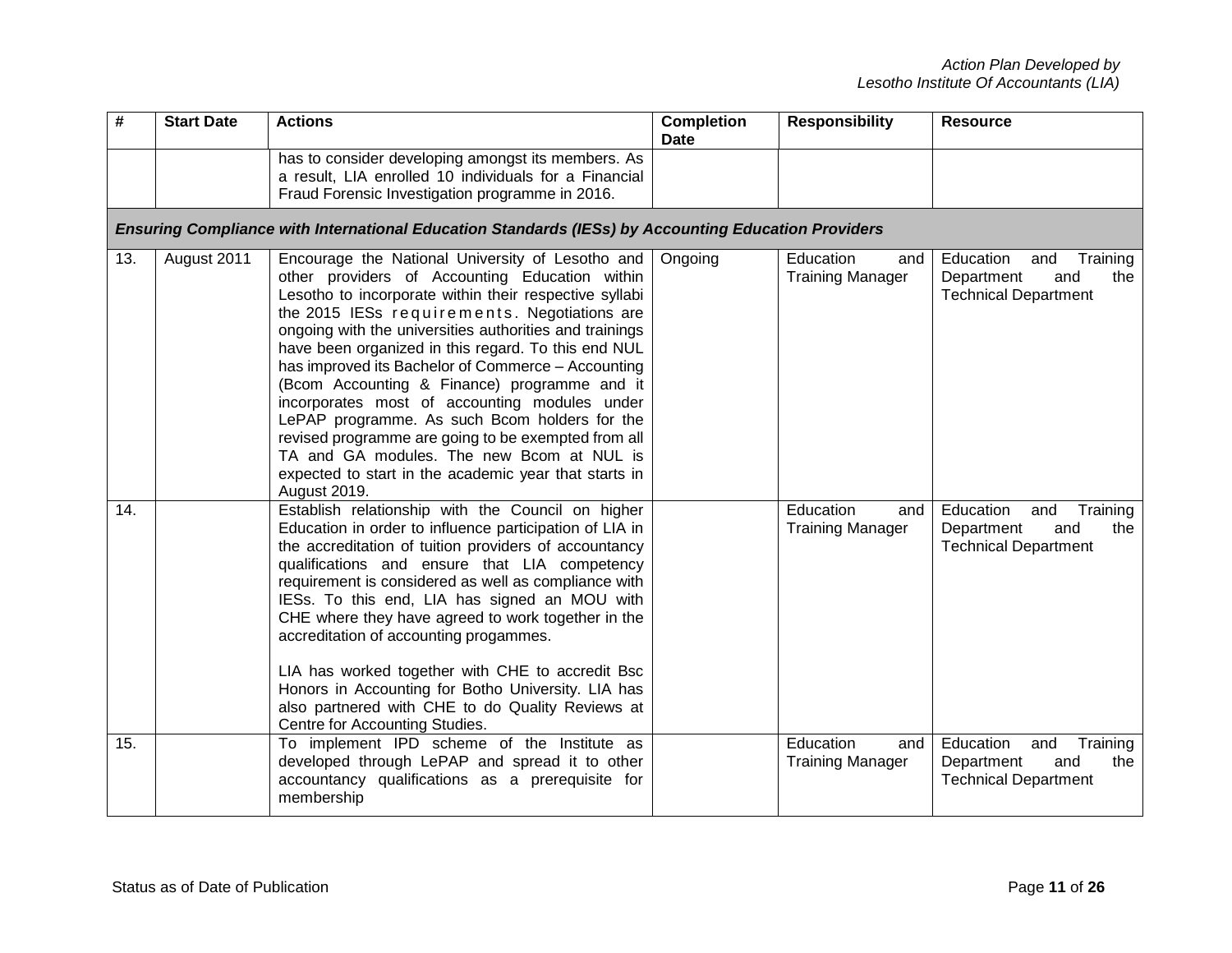| #   | <b>Start Date</b>                         | <b>Actions</b>                                                                                                                                                                                                                                                                                                                                                                                                                                                                                                                                                                                                                                            | <b>Completion</b><br><b>Date</b> | <b>Responsibility</b>                       | <b>Resource</b>                                                                                                                  |  |  |  |
|-----|-------------------------------------------|-----------------------------------------------------------------------------------------------------------------------------------------------------------------------------------------------------------------------------------------------------------------------------------------------------------------------------------------------------------------------------------------------------------------------------------------------------------------------------------------------------------------------------------------------------------------------------------------------------------------------------------------------------------|----------------------------------|---------------------------------------------|----------------------------------------------------------------------------------------------------------------------------------|--|--|--|
|     | <b>Monitoring of Practical experience</b> |                                                                                                                                                                                                                                                                                                                                                                                                                                                                                                                                                                                                                                                           |                                  |                                             |                                                                                                                                  |  |  |  |
| 16. | June 2010                                 | Take further steps in advancing a campaign to enlist<br>the support of employers for a formalized program of<br>monitoring practical experience.                                                                                                                                                                                                                                                                                                                                                                                                                                                                                                          | Ongoing                          | Education<br>and<br><b>Training Manager</b> | Education<br>and<br>Training<br>Department<br>and<br>the<br><b>Technical Department</b>                                          |  |  |  |
| 17. |                                           | LIA has entered into contract with 6 organisations<br>under Approved Training Employers (ATE) Scheme<br>where those identified organisations will offer<br>attachment to LIA students under agreed terms. This<br>is for the new programme but it will later be<br>extended to other LIA programmes. The number of<br>contracted employers will also increase with time, the<br>first 6 are going to be used to pilot the programme.<br>The contract stipulates what the student will be<br>learning, duration, the type of person to supervise the<br>student etc. This will be operational when the first<br>group of LePAP students go for attachment. | ongoing                          | Education<br>and<br><b>Training Manager</b> | Education<br>and<br>Training<br>Department<br>and<br>the<br><b>Technical Department</b>                                          |  |  |  |
| 18. | <b>June 2011</b>                          | To further advance the agreement with selected<br>employers regarding having a jointly monitored<br>attachment program for LIA students final year<br>students.<br>To improve on the program in the following areas -<br>planned for completion over the next 12 months:<br>Strong ethical stance of the students<br>$\bullet$<br>The communication skills level<br>$\bullet$<br>The computer literacy especially in analysis on<br>$\bullet$<br>information                                                                                                                                                                                              | Ongoing                          | Education<br>and<br><b>Training Manager</b> | Education<br>Training<br>and<br>Department<br>and<br>the<br><b>Technical Department</b>                                          |  |  |  |
|     |                                           | <b>Monitoring compliance with Continuous professional Development (CPD) requirements:</b>                                                                                                                                                                                                                                                                                                                                                                                                                                                                                                                                                                 |                                  |                                             |                                                                                                                                  |  |  |  |
| 19. | September<br>2010                         | To effectively implement the CPD policy of the<br>Institute                                                                                                                                                                                                                                                                                                                                                                                                                                                                                                                                                                                               | Ongoing                          | <b>CLCO</b>                                 | Legal<br>Compliance<br>and<br>and<br>the<br>Department<br>Technical department and<br>Education<br>and<br>Training<br>Department |  |  |  |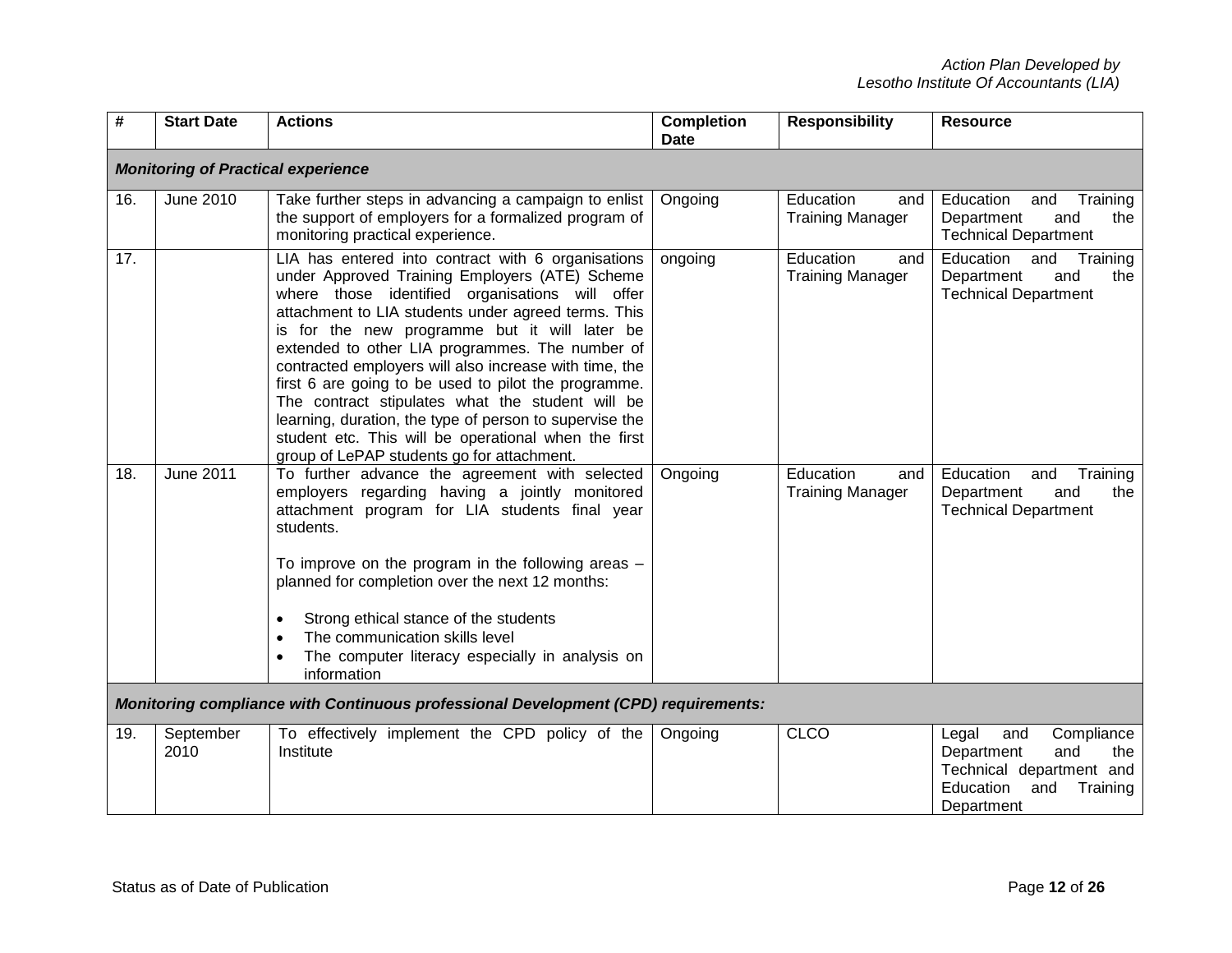| #   | <b>Start Date</b> | <b>Actions</b>                                                                                                                                                                                           | <b>Completion</b><br>Date | <b>Responsibility</b>    | <b>Resource</b>                                                                                                                  |
|-----|-------------------|----------------------------------------------------------------------------------------------------------------------------------------------------------------------------------------------------------|---------------------------|--------------------------|----------------------------------------------------------------------------------------------------------------------------------|
| 20. |                   | To review the Policy in order to align it to IESs                                                                                                                                                        |                           | <b>CLCO</b>              | Compliance<br>Legal<br>and<br>Department<br>and<br>the<br><b>Technical department</b>                                            |
| 21. |                   | To develop and incorporate sanctions for non-<br>Continuous<br>Professional<br>compliance<br>with<br>Development in the Policy. The sanctions have been<br>developed and were approved in February 2013. | Completed                 | <b>CLCO</b>              | Legal<br>and<br>Compliance<br>Department<br>and<br>the<br><b>Technical department</b>                                            |
| 22. | September<br>2011 | To educate the members on the need to comply with<br>the CPD requirements through the aid of the<br>newsletter, meetings, and workshops.                                                                 | Ongoing                   | <b>CLCO</b>              | Compliance<br>Legal<br>and<br>Department<br>and<br>the<br><b>Technical department</b>                                            |
| 23. | September<br>2011 | To organise and or facilitate CPD oriented events<br>annually in support of members and in this regard LIA<br>will:<br>annually publish a CPD events calendar<br>Organise an LIA annual conference       |                           | <b>Technical Manager</b> | Legal<br>Compliance<br>and<br>Department and Education<br>and Training department                                                |
| 24. |                   | To continually monitor compliance with the Policy<br>through filing CPD returns bi-annually and to evaluate<br>such returns to ensure that they are consistent with<br>the Policy                        |                           | <b>CLCO</b>              | Legal<br>Compliance<br>and<br>Department<br>and<br>the<br><b>Technical department</b>                                            |
| 25. |                   | To continually monitor compliance with the Policy<br>through filing CPD returns bi-annually and to evaluate<br>such returns to ensure that they are consistent with<br>the Policy                        | ongoing                   | <b>CLCO</b>              | Legal<br>Compliance<br>and<br>and<br>Department<br>the<br><b>Technical department</b>                                            |
|     |                   | <b>Review of LIA's Compliance Information</b>                                                                                                                                                            |                           |                          |                                                                                                                                  |
| 26. | Ongoing           | Perform periodic review of LIA's response for IFAC<br>Compliance Self-Assessment questionnaires and<br>update sections relevant to SMO2 as necessary.                                                    | ongoing                   | CEO                      | Compliance<br>Legal<br>and<br>Department<br>and<br>the<br>Technical department and<br>Education<br>and<br>Training<br>Department |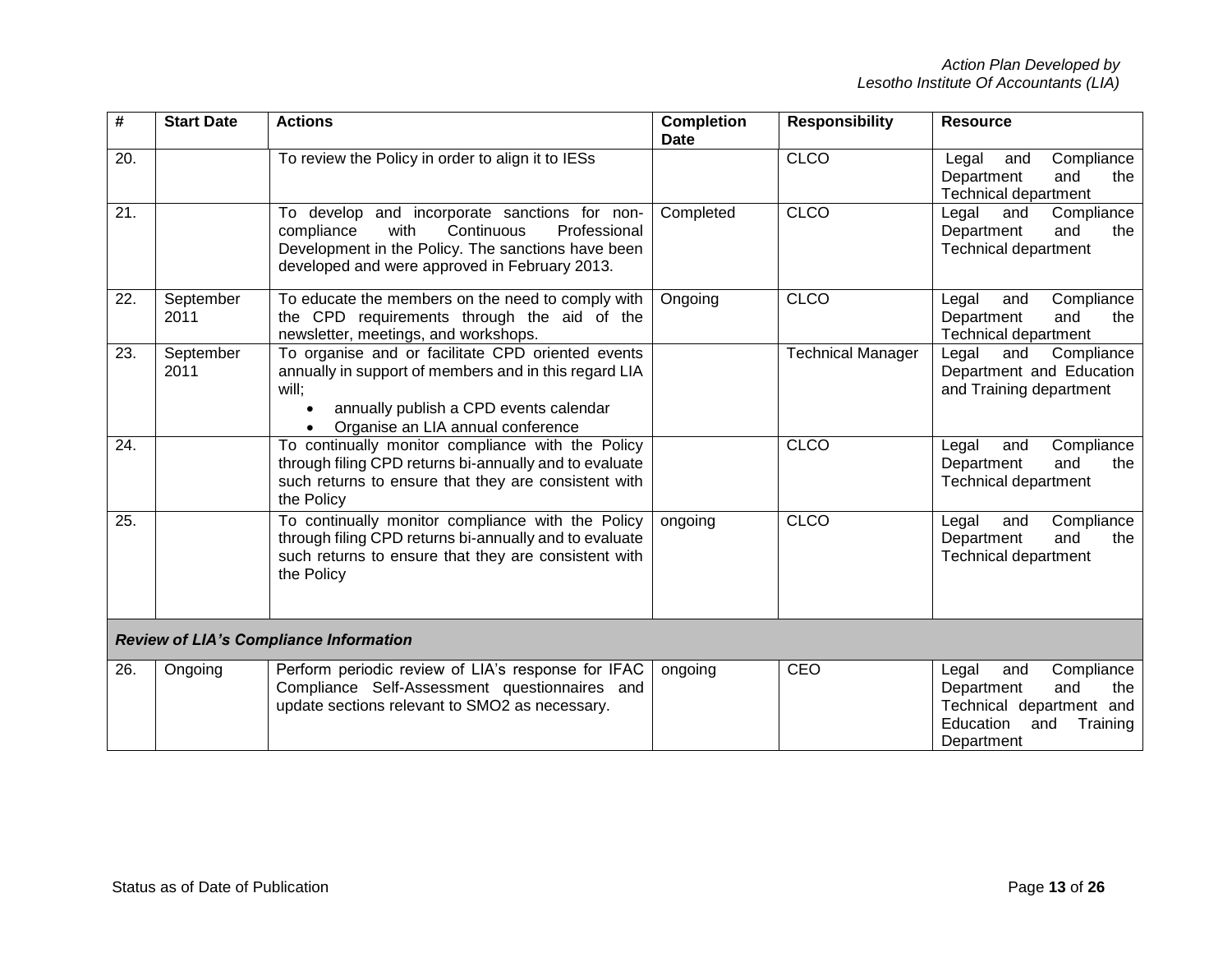## Action Plan Subject: SMO 3 and IAASB Pronouncements:<br>
Action Plan Objective Continue use of Best Endeavors for the Continue use of Best Endeavors for the Ongoing Implementation of ISAs

| #   | <b>Start Date</b>                                                                                                                                                                                                                                                                                                                                                                                                                                                                                                                                                                                                                                                                            | <b>Actions</b>                                                                                                                                                                                                                                                                                                                                                                                                                                 | <b>Completion</b><br>Date | <b>Responsibility</b>     | <b>Resource</b>                                                      |  |  |  |
|-----|----------------------------------------------------------------------------------------------------------------------------------------------------------------------------------------------------------------------------------------------------------------------------------------------------------------------------------------------------------------------------------------------------------------------------------------------------------------------------------------------------------------------------------------------------------------------------------------------------------------------------------------------------------------------------------------------|------------------------------------------------------------------------------------------------------------------------------------------------------------------------------------------------------------------------------------------------------------------------------------------------------------------------------------------------------------------------------------------------------------------------------------------------|---------------------------|---------------------------|----------------------------------------------------------------------|--|--|--|
|     | <b>Background</b>                                                                                                                                                                                                                                                                                                                                                                                                                                                                                                                                                                                                                                                                            |                                                                                                                                                                                                                                                                                                                                                                                                                                                |                           |                           |                                                                      |  |  |  |
|     | Section 103 of the companies Act of Lesotho stipulates that companies will audit their financial statements using auditing standards prescribed by<br>LIA. LIA has in terms of the Accountants Act of 1977) adopted the ISAs as the standards to be applied in Lesotho. The ISAs are adopted in full and<br>without any modifications. LIA has however not legally pronounced that such prescribed standards are the ones it had adopted. The process requires<br>publication of the standards in a gazette as a legal Notice.<br>LIA does not develop any local standards, but contributes in the development of international standards. Comments on Exposure drafts are sent to<br>IAASB. |                                                                                                                                                                                                                                                                                                                                                                                                                                                |                           |                           |                                                                      |  |  |  |
|     |                                                                                                                                                                                                                                                                                                                                                                                                                                                                                                                                                                                                                                                                                              | <b>SMO 3 and IAASB Pronouncements</b>                                                                                                                                                                                                                                                                                                                                                                                                          |                           |                           |                                                                      |  |  |  |
| 27. | 01/01/2000                                                                                                                                                                                                                                                                                                                                                                                                                                                                                                                                                                                                                                                                                   | To adopt every changes without any modifications in<br>Auditing Standards whenever are issued by the IASB<br>and ensure that the changes are communicated to<br>the members and the Companies.<br>Regular<br>communication is done with members and firms on<br>any changes that happen.<br>LIA has also adopted the new audit report and a<br>training was done for auditing partners. The audit<br>firms are now using the new audit report. | Ongoing                   | <b>Technical Manager.</b> | compliance<br>Legal<br>and<br>Department and Technical<br>Department |  |  |  |
| 26. |                                                                                                                                                                                                                                                                                                                                                                                                                                                                                                                                                                                                                                                                                              | To participate and comment on the exposure drafts<br>as are issued by the IAASB                                                                                                                                                                                                                                                                                                                                                                | <b>June 2016</b>          | <b>Technical Manager</b>  | <b>Technical Department</b>                                          |  |  |  |
| 28. | On going                                                                                                                                                                                                                                                                                                                                                                                                                                                                                                                                                                                                                                                                                     | Review the changes and updates in the ISAs<br>communicate the same to the members and the<br>business community.                                                                                                                                                                                                                                                                                                                               | Ongoing                   | <b>Technical Manager,</b> | Technical<br>Department,<br>Marketing and Publications<br>Officer    |  |  |  |
|     | Assist LIA Members with the Implementation of the Standards                                                                                                                                                                                                                                                                                                                                                                                                                                                                                                                                                                                                                                  |                                                                                                                                                                                                                                                                                                                                                                                                                                                |                           |                           |                                                                      |  |  |  |
| 29. | May 2010                                                                                                                                                                                                                                                                                                                                                                                                                                                                                                                                                                                                                                                                                     | To formally adopt the code of good practice to form<br>basis of Governance structure of Lesotho in<br>consultation and or in conjunction with relevant                                                                                                                                                                                                                                                                                         | may 2015                  | <b>Technical Manager</b>  | Technical Department and<br>Legal<br>Compliance<br>and<br>Department |  |  |  |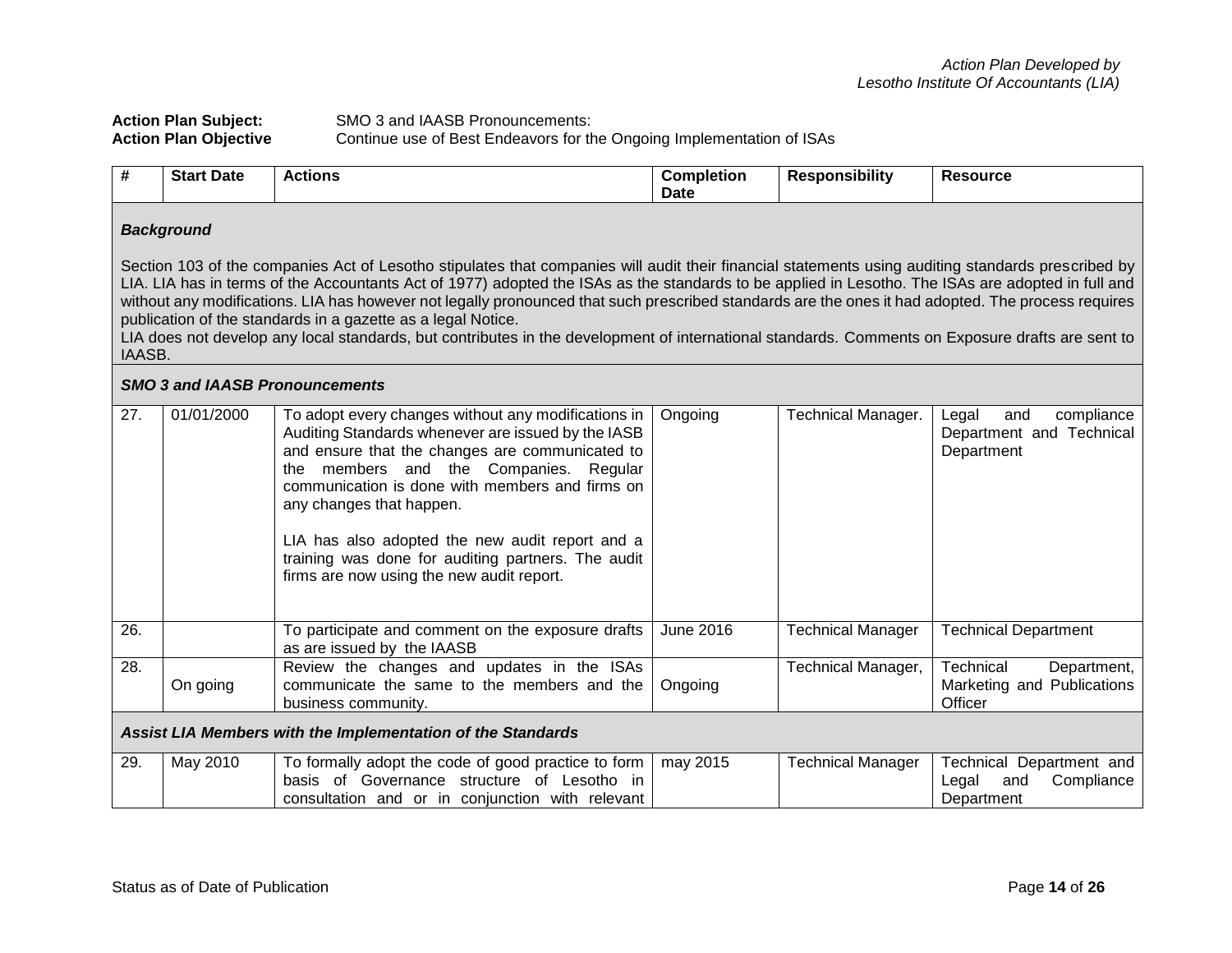| #   | <b>Start Date</b>                             | <b>Actions</b>                                                                                                                                                                                                                                                                                                            | <b>Completion</b><br>Date | <b>Responsibility</b>    | <b>Resource</b>                                                                       |  |  |
|-----|-----------------------------------------------|---------------------------------------------------------------------------------------------------------------------------------------------------------------------------------------------------------------------------------------------------------------------------------------------------------------------------|---------------------------|--------------------------|---------------------------------------------------------------------------------------|--|--|
|     |                                               | government ministries and departments as well as<br>the private sector.                                                                                                                                                                                                                                                   |                           |                          |                                                                                       |  |  |
| 30. | Ongoing                                       | LIA to continuously support the implementation of the<br>clarified ISAs by publishing articles on requirements<br>of the clarified ISA, in its newsletter.                                                                                                                                                                | Ongoing                   | <b>Technical Manager</b> | Technical<br>Department,<br>Public<br>Marketing<br>and<br><b>Relations Department</b> |  |  |
| 31. | Ongoing                                       | Notify members of the new standards, statements<br>and other papers from IAASB<br>and to Conduct<br>training seminars and workshops on the updates and<br>changes in the ISAs before they become effective in<br>order to prepare the members and companies for the<br>proper application of such and their implications. | Ongoing                   | <b>Technical Manager</b> | Technical<br>Department,<br>Marketing and Publications<br>Department                  |  |  |
| 32. |                                               | To Monitor proper and effective application of the<br>ISAs by the members through QAR.                                                                                                                                                                                                                                    |                           | Technical Manager        | Technical<br>Department,<br>Marketing and Publications<br>Department                  |  |  |
|     | <b>Review of LIA's Compliance Information</b> |                                                                                                                                                                                                                                                                                                                           |                           |                          |                                                                                       |  |  |
| 33. | Ongoing                                       | Perform periodic review of LIA's response for IFAC<br>Compliance Self-Assessment questionnaires and<br>update sections relevant to SMO3 as necessary.                                                                                                                                                                     | Ongoing                   | CEO                      | <b>Fechnical Department and</b><br>Compliance<br>and<br>Legal<br>Department           |  |  |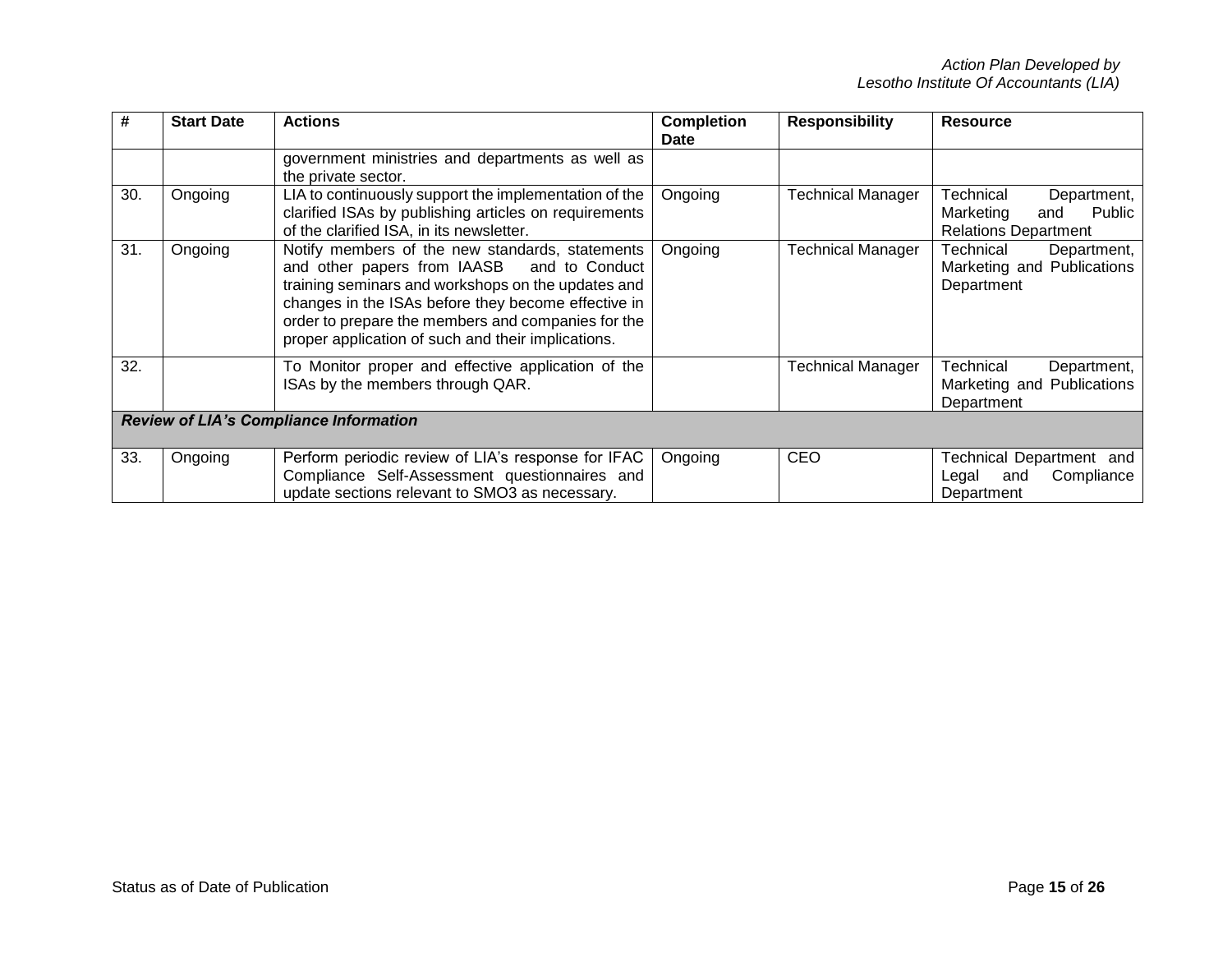| <b>Action Plan Subject:</b>  | SMO 4 and IESBA Code of Ethics           |
|------------------------------|------------------------------------------|
| <b>Action Plan Objective</b> | Adoption and use of IESBA Code of Ethics |

| # | <b>Date</b><br>Start | <b>Actions</b> | nmı<br>npletion<br><b>Date</b> | ponsibility | ∙ource |
|---|----------------------|----------------|--------------------------------|-------------|--------|
|   |                      |                |                                |             |        |

## *Background*

The Accountants Act is the principal document that regulates conduct of members and the accountancy practice in general. The Act therefore gives LIA Council powers to make Rules, Standards, Code of Ethics and Byelaws for purposes of implementation of the Act. In terms of the Act, LIA has adopted International Ethics Standards Board for Accountant (IESBA) Code of Ethics and without any modifications. IESBA Code however permits that member countries may modify part D of the code to provide for specific country needs. LIA has modified part D of the code and has been formally approved and adopted by Council together with the other parts of the code in 2010. LIA formally adopts the revised versions of the IESBA as and when such revisions are made and issued to member countries by IFAC. These amended versions are circulated and communicated to all members by way of meetings and emails. The latest version being applied is the 2016 version and the general announcement regarding this version was made at the 2017 Annual general meeting. LIA is also aware of the revised and restructured IESBA Code of Ethics and will be holding a training for all members in January in preparation of adoption and implementation by June 2019.

#### *Adoption of IESBA Code of ethics and development of Part D of the Code*

| 34. | June 2012 | To conduct training on the restructured and revised   January 2019<br>Code of ethics in general, intended for to all  <br>accountants registered with LIA. | CLCO. | Compliance<br>and<br>Legal<br>department and<br><b>Technical Department</b> |
|-----|-----------|------------------------------------------------------------------------------------------------------------------------------------------------------------|-------|-----------------------------------------------------------------------------|
| 35. |           | To update Part D of the code to accommodate new   May 2019<br>developments in the profession                                                               | CLCO  | and<br>Compliance<br>Legal<br>department and Technical<br>Department        |

## *Assistance to LIA Members with compliance with the Code of Ethics*

| 36. | June 2012         | To conduct and/or facilitate training of members on | ongoing | <b>CLCO</b> | Legal and Compliance        |
|-----|-------------------|-----------------------------------------------------|---------|-------------|-----------------------------|
|     |                   | issues of ethics and regulatory compliance.         |         |             | department and              |
|     |                   |                                                     |         |             | <b>Technical Department</b> |
|     |                   |                                                     |         |             |                             |
|     |                   | The revised Code of Ethics has been circulated      |         |             |                             |
|     |                   | amongst members and was discussed in the            |         |             |                             |
|     |                   | Compliance Committee of the Institute.              |         |             |                             |
| 37. | <b>April 2013</b> | To identify through inspections and surveys         | Ongoing | <b>CLCO</b> | Legal and Compliance        |
|     |                   | challenging ethical areas and develop a discussion  |         |             | department and              |
|     |                   | forum to interpret such areas and even conduct      |         |             | <b>Technical Department</b> |
|     |                   | workshops where necessary.                          |         |             |                             |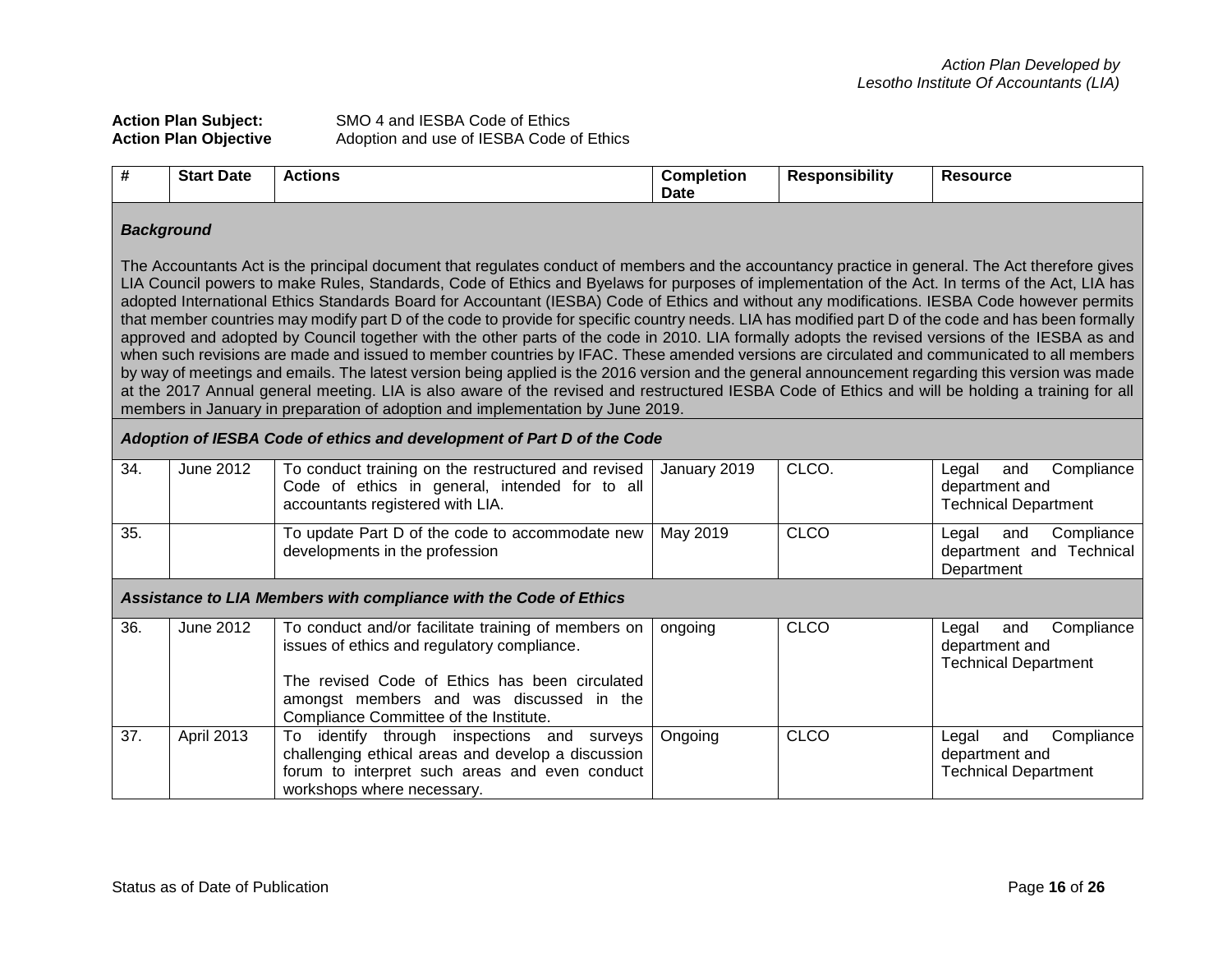| #   | <b>Start Date</b>                             | <b>Actions</b>                                                                                                                                                                                                                                        | <b>Completion</b><br>Date | <b>Responsibility</b> | Resource                                                                    |  |  |
|-----|-----------------------------------------------|-------------------------------------------------------------------------------------------------------------------------------------------------------------------------------------------------------------------------------------------------------|---------------------------|-----------------------|-----------------------------------------------------------------------------|--|--|
| 38. |                                               | To include in the attachment manual, issues of ethics<br>for execution by supervising bodies                                                                                                                                                          | November<br>2016          | <b>CLCO</b>           | Compliance<br>and<br>Legal<br>department and Technical<br>Department        |  |  |
| 39. |                                               | To randomly select provisions of the Act, Rules or the<br>Code of ethics to discuss and publish in the LIA<br>newsletter as a continuous reminder to the members<br>their compliance obligations as well as<br>οf<br>consequences for non-compliance. | ongoing                   | <b>CLCO</b>           | Compliance<br>Legal<br>and<br>department and Technical<br>Department        |  |  |
| 40. | Ongoing                                       | To conduct regular inspections intended to reconfirm<br>and monitor compliance with the Act and the code.                                                                                                                                             | Ongoing                   | <b>CLCO</b>           | Compliance<br>and<br>Legal<br>department and<br><b>Technical Department</b> |  |  |
| 41. | Ongoing                                       | Τo<br>Accountants<br>Rules to<br>amend<br>revise<br>and<br>incorporate other ethical issues                                                                                                                                                           | November<br>2019          | <b>CLCO</b>           | Compliance<br>and<br>Legal<br>department and<br><b>Technical Department</b> |  |  |
|     | <b>Review of LIA's Compliance Information</b> |                                                                                                                                                                                                                                                       |                           |                       |                                                                             |  |  |
| 42. |                                               | To perform periodic review of LIA's response for<br>IFAC Compliance Self-Assessment questionnaires<br>and update sections relevant to SMO4 as necessary.                                                                                              |                           | <b>CEO</b>            | and<br>Compliance<br>Legal<br>Department and Technical<br>Department        |  |  |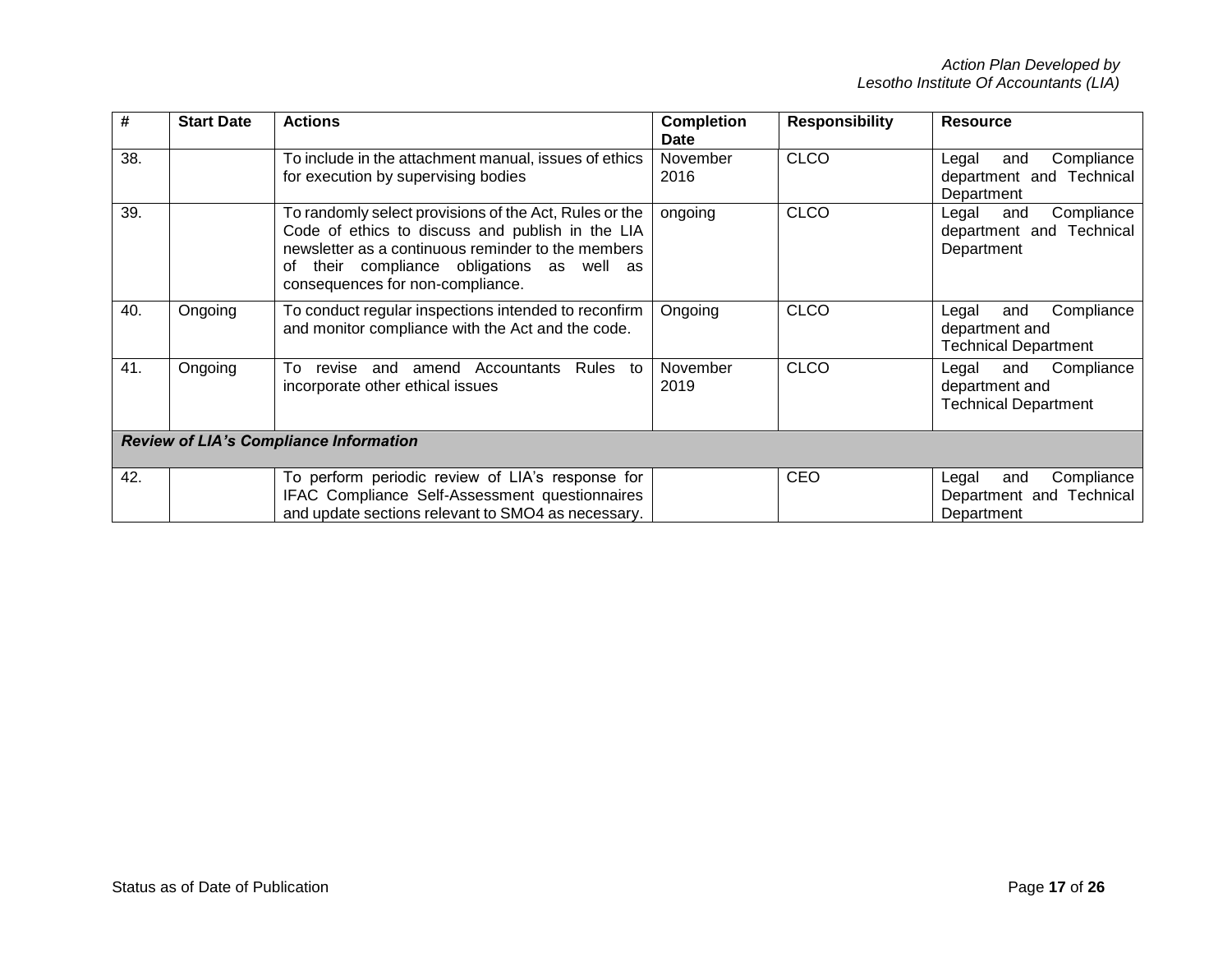## **Action Plan Subject:** SMO 5 and IPSAS: **Action Plan Objective:** Continue use of Best Endeavors for the adoption and implementation of IPSASs

| # | <b>Start Date</b> | <b>Actions</b> | . .<br><b>Completion</b> | .<br>Responsibility | <b>Resource</b> |
|---|-------------------|----------------|--------------------------|---------------------|-----------------|
|   |                   |                | Date                     |                     |                 |

## *Background*

LIA is mandated to regulate the accounting practice, of which public sector part has been missed, however LIA as a regulator has a significant role to play in ensuring the growth and advancement of Lesotho's economy. As a result LIA has improved its relationship with the Government of Lesotho especially the office of the Accountant General. The purpose of this relationship is to ensure that LIA has a platform to provide government the objective information, advice and assurance on how public funds may be used, and to encourage high standards in financial management and accountability, good governance and propriety in the conduct of public business. This led to the inclusion of a provision in the Public Financial Management and Accountability Act 2010 that LIA will be the body that will prescribe the applicable public sector accounting standards in Lesotho. As a result LIA adopted the IPSAS in full and without any modifications and prescribed them as the applicable standards in Lesotho.

There is however a challenge with the full application and implementation of the IPSAS within the public sector, however the Lesotho Government has given a preliminary indication that the IPSASs should be fully applied and implemented by 2021 As a result, the Lesotho Government has engaged in the professionalization of the Accounting carder by introduction CIPFA qualification, LIA was given a mandate run CIPFA qualification as a pilot project until when Lesotho has its own customised professional qualification. LePAP has been developed and implemented. LIA will still maintain CIPFA until such time that LePAP has been well established in the market..

Government has also restructured the Accounting Cadre with the help of LIA. The Office of Accountant General is working on the road map for implementation of full IPSAS.

## *Promoting IPSAS and Assisting government with the application of IPSAS*

| 43. | September<br>2011 | To<br>full<br>continually<br>encourage<br>application and implementation of IPSAS in the<br>public sector. LIA will continue raising awareness to<br>the government in this regard through regular<br>meetings with key stake holders; Ministry of Finance<br>Officials, Accountant General and Auditor General.<br>LIA is working together with Accountant General and<br>Ministry of Finance to develop a road map towards<br>implementation of full IPSASs. The<br>full<br>implementation is expected to be done by 2021. | Ongoing | <b>Technical Manager</b> | <b>Technical Department</b> |
|-----|-------------------|------------------------------------------------------------------------------------------------------------------------------------------------------------------------------------------------------------------------------------------------------------------------------------------------------------------------------------------------------------------------------------------------------------------------------------------------------------------------------------------------------------------------------|---------|--------------------------|-----------------------------|
|-----|-------------------|------------------------------------------------------------------------------------------------------------------------------------------------------------------------------------------------------------------------------------------------------------------------------------------------------------------------------------------------------------------------------------------------------------------------------------------------------------------------------------------------------------------------------|---------|--------------------------|-----------------------------|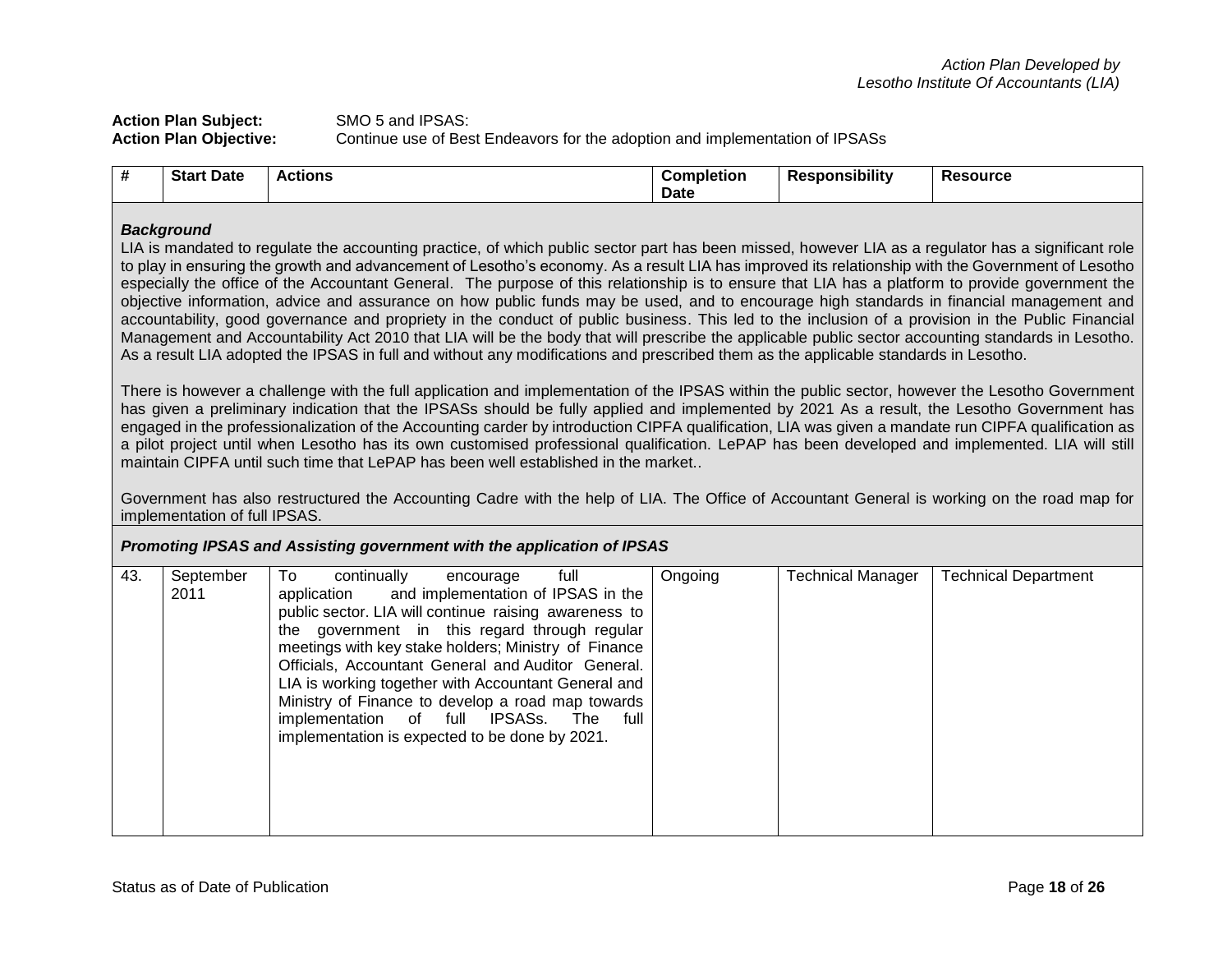| #                                             | <b>Start Date</b>             | <b>Actions</b>                                                                                                                                                                                                                                                                                                                                                                                                            | <b>Completion</b><br><b>Date</b> | <b>Responsibility</b>                                | <b>Resource</b>                                                                                                        |
|-----------------------------------------------|-------------------------------|---------------------------------------------------------------------------------------------------------------------------------------------------------------------------------------------------------------------------------------------------------------------------------------------------------------------------------------------------------------------------------------------------------------------------|----------------------------------|------------------------------------------------------|------------------------------------------------------------------------------------------------------------------------|
| 44.                                           | December<br>2008<br>September | To continually encourage the office of the Accountant<br>General to professionalize the accounting carder<br>through formal education. To support this initiative LIA<br>will;<br>admit public sector graduates for the LIA<br>membership upon application.<br>Develop a membership pathway for people<br>working in the public sector on recognition of prior                                                            | Ongoing<br>Ongoing               | <b>Technical Manager</b><br><b>Education Manager</b> | Technical Department and<br>Marketing<br>public<br>and<br><b>Relations Department</b><br><b>Education and Training</b> |
|                                               | 2018                          | learning<br>Identify graduates of the current CIPFA<br>$\bullet$<br>programme illegible to continue with their studies<br>towards qualifying as Chartered Accountants<br>specializing in Public Sector Accounting<br>enroll as much as possible public sector officials<br>٠<br>in LePAP. LePAP has two streams leading to<br>Chartered Accountancy Qualification, i.e private<br>sector stream and Public sector stream. |                                  |                                                      | department and<br>Membership Office.                                                                                   |
| <b>Review of LIA's Compliance Information</b> |                               |                                                                                                                                                                                                                                                                                                                                                                                                                           |                                  |                                                      |                                                                                                                        |
| 45.                                           | Ongoing                       | Perform periodic review of LIA's response for IFAC<br>Compliance Self-Assessment questionnaires and<br>update sections relevant to SMO5 as necessary.                                                                                                                                                                                                                                                                     | ongoing                          | CEO                                                  | Education<br>Training<br>and<br>the<br>and<br>Department<br><b>Technical Department</b>                                |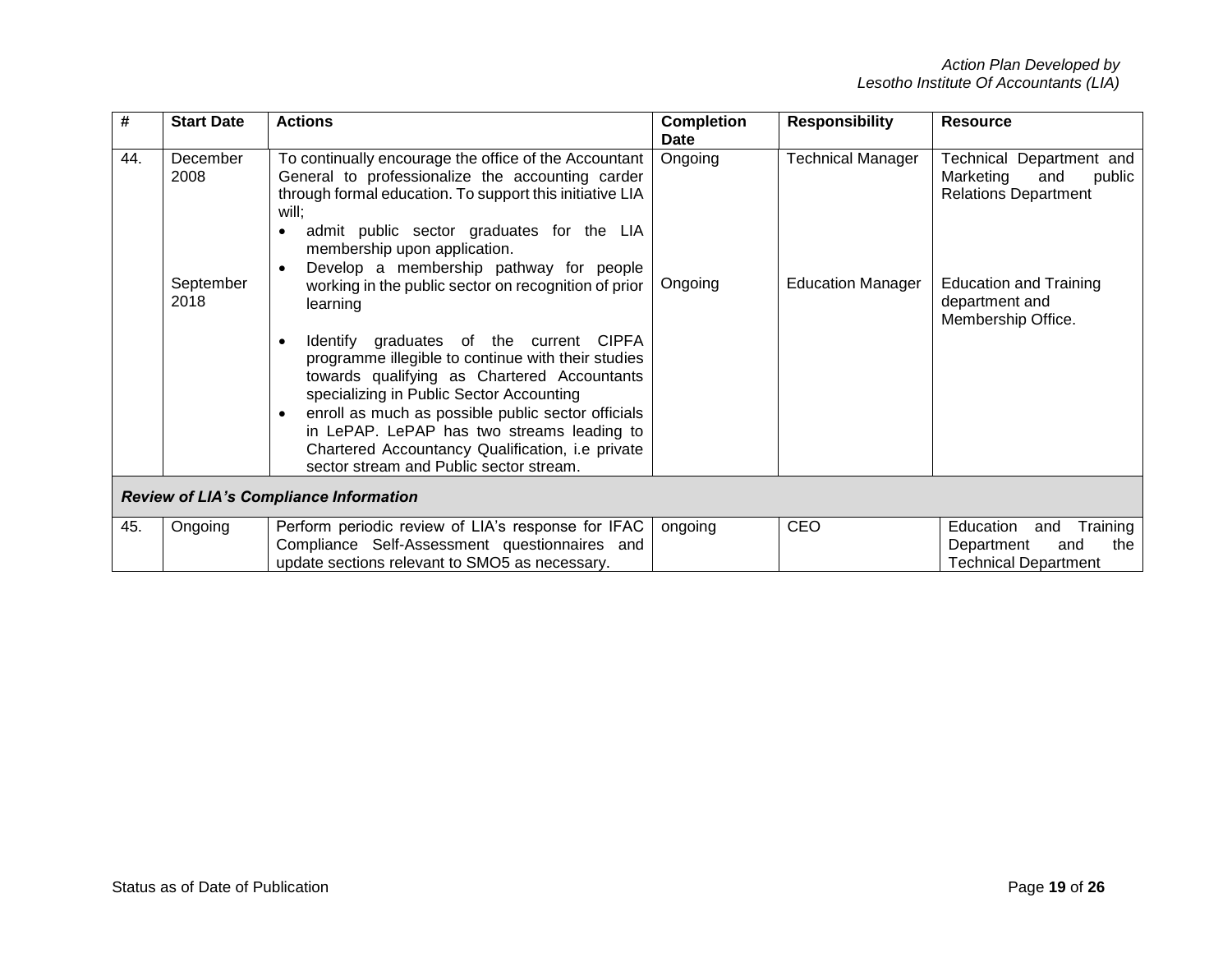| <b>Action Plan Subject:</b>  | SMO 6 and Investigation and Discipline:                                               |
|------------------------------|---------------------------------------------------------------------------------------|
| <b>Action Plan Objective</b> | Further Development of Investigation and Discipline (I & D) in accordance with SMO 6. |

| enaneihili÷ı<br><b>Star</b><br>Date<br><b>:source</b><br>∴∩m<br>$    -$<br>Re:<br>pletior<br>tions<br>1510nn<br>$\boldsymbol{\pi}$<br>Date |
|--------------------------------------------------------------------------------------------------------------------------------------------|
|--------------------------------------------------------------------------------------------------------------------------------------------|

## *Background*

LIA is established by the Accountants Act of 1977 as a regulator of the accountancy profession in Lesotho. LIA as thus regulates the accountancy education, conduct of professional accountants and the accountancy practice in general. LIA as a regulator is committed to protect the interests of the public by monitoring compliance of its members to laws and regulations, code of ethics and standards. To this end Council has established the Risk and Compliance Committee with a mandate to monitor compliance of members and an adhoc investigations committee to investigate reported cases of noncompliance. On the other hand, the Act establishes the Disciplinary Committee endowed with powers to conduct disciplinary processes and to enforce compliance by giving sanctions and penalties to members who are found guilty of misconduct.

LIA has included in the LIA Rules (as an amendment to the existing Rules) a section on Discipline and Disciplinary Procedure which guide the disciplinary process from a point of lodging a complaint, through to the passing of a verdict. The amendment has considered and included SMO 6 as was revised in 2012. The amendment process of the rules have been completed at the Council level and have been presented to Annual General Meeting in 2017 for approval.

|     | <b>Maintaining ongoing processes</b> |                                                                                                                                                                                                                                                 |            |             |                                                                             |  |  |  |
|-----|--------------------------------------|-------------------------------------------------------------------------------------------------------------------------------------------------------------------------------------------------------------------------------------------------|------------|-------------|-----------------------------------------------------------------------------|--|--|--|
| 46. | 2010                                 | To table revised disciplinary rules and procedures<br>before the General membership for approval and<br>adoption<br>To develop whistle blowing policy and create clearer<br>channels for the members of the public to lodge their<br>complaints | April 2016 | <b>CLCO</b> | Compliance<br>and<br>Legal<br>department and<br><b>Technical Department</b> |  |  |  |
| 47. |                                      | To develop and maintain a regulatory compliance risk<br>register                                                                                                                                                                                | Ongoing    | <b>CLCO</b> | Compliance<br>Legal<br>and<br>department and<br><b>Technical Department</b> |  |  |  |
| 48. | Ongoing                              | To conduct disciplinary hearings on all cases in the<br>risk register. Since 2016 up to date, the Institute has<br>not received any complaints about our members.                                                                               | Ongoing    | <b>CLCO</b> | Compliance<br>and<br>Legal<br>department and<br>Technical Department        |  |  |  |
| 49. | Ongoing                              | To investigate on newly reported cases                                                                                                                                                                                                          | Ongoing    | <b>CLCO</b> | Legal and Compliance<br>department and<br><b>Technical Department</b>       |  |  |  |
| 50. | 2010                                 | To develop and monitor compliance programmed and<br>plan                                                                                                                                                                                        | Ongoing    | <b>CLCO</b> | and Compliance<br>Legal<br>department and<br><b>Technical Department.</b>   |  |  |  |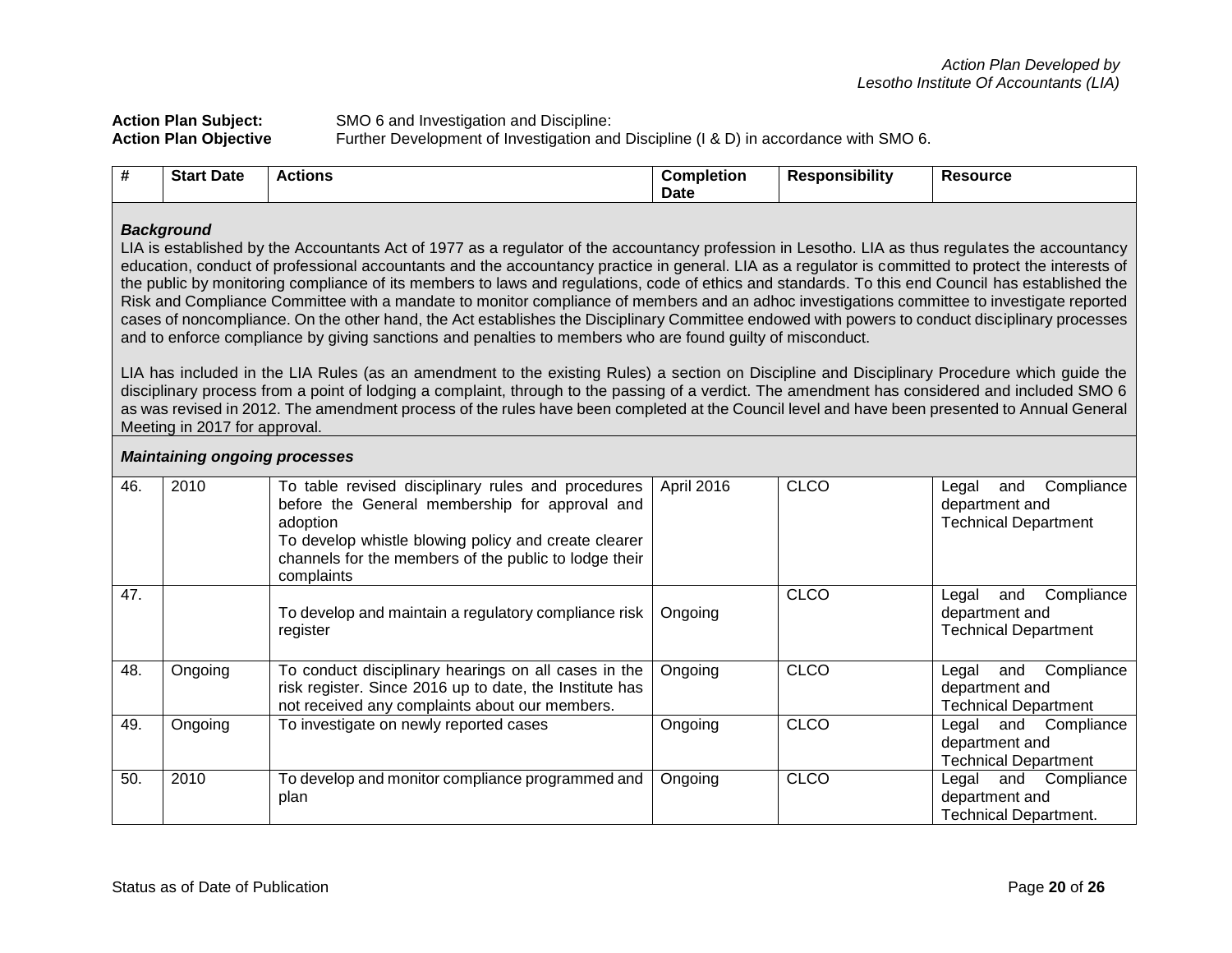|     | <b>Start Date</b>                             | <b>Actions</b>                                                                                                                                                                                                                                 | <b>Completion</b><br><b>Date</b> | <b>Responsibility</b> | <b>Resource</b>                                                             |  |  |
|-----|-----------------------------------------------|------------------------------------------------------------------------------------------------------------------------------------------------------------------------------------------------------------------------------------------------|----------------------------------|-----------------------|-----------------------------------------------------------------------------|--|--|
| 51. | 2011                                          | To promote awareness of the existence of the<br>Investigation and Discipline process to both LIA<br>members and the public. A detailed report of the<br>disciplinary actions has been taken and in process in<br>the LIA's 2015 annual report. | Ongoing                          | CLCO                  | Compliance<br>Legal<br>and<br>department and<br><b>Technical Department</b> |  |  |
|     | <b>Review of LIA's Compliance Information</b> |                                                                                                                                                                                                                                                |                                  |                       |                                                                             |  |  |
| 52. | Ongoing                                       | Perform periodic review of LIA's response for IFAC<br>Compliance Self-Assessment questionnaires and<br>update sections relevant to SMO6 as necessary.                                                                                          | Ongoing                          | <b>CEO</b>            | Compliance<br>Legal<br>and<br>department CEO's office                       |  |  |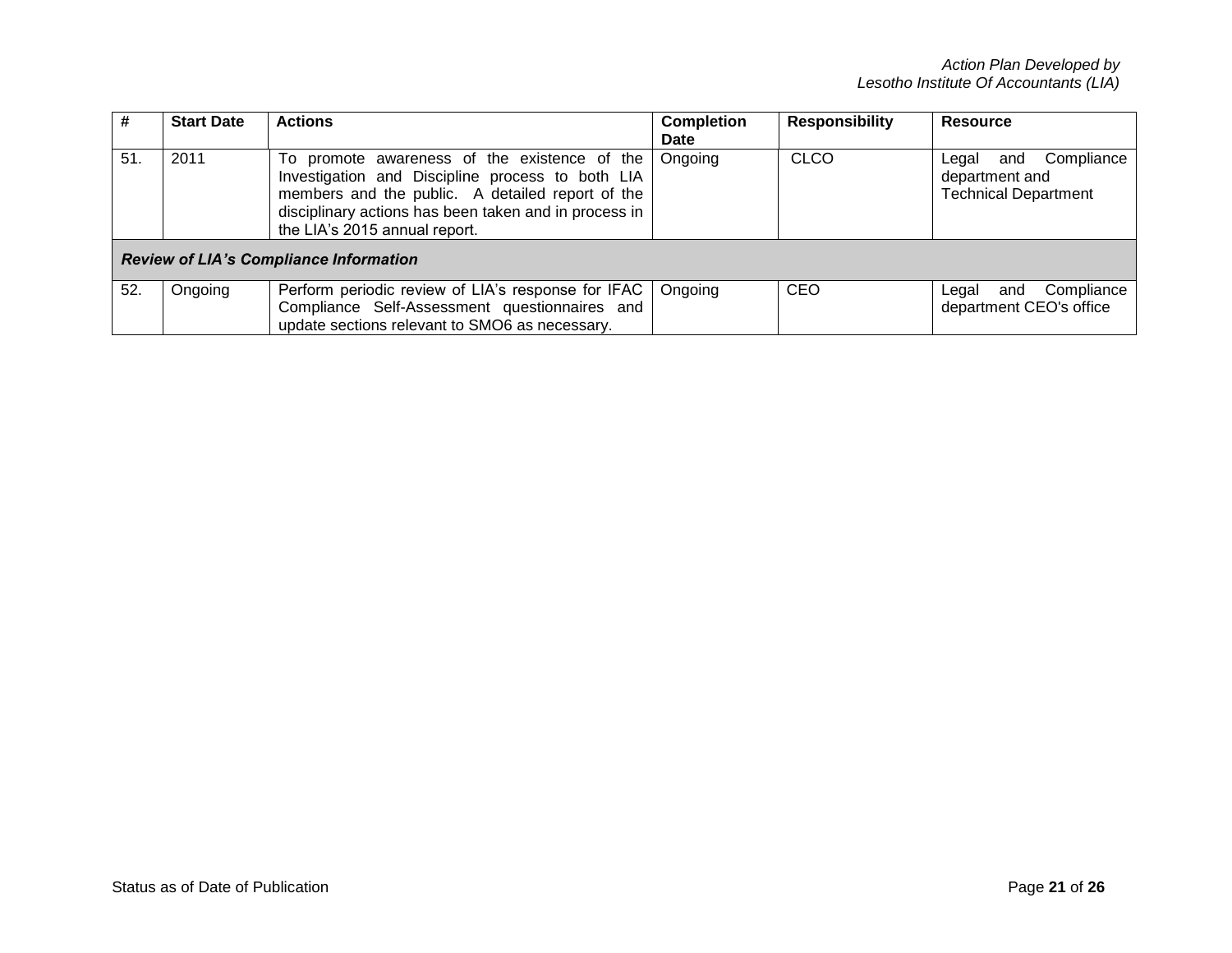# **Main Requirements of SMO 6**

|                                                                                                            | <b>Requirements</b>                                                                                                                 | Y          | N | <b>Partially</b> | <b>Comments</b>                                                                                                                                                                                         |
|------------------------------------------------------------------------------------------------------------|-------------------------------------------------------------------------------------------------------------------------------------|------------|---|------------------|---------------------------------------------------------------------------------------------------------------------------------------------------------------------------------------------------------|
|                                                                                                            | Scope of the system                                                                                                                 | <b>YES</b> |   |                  |                                                                                                                                                                                                         |
| 1.                                                                                                         | A system of investigation, discipline and<br>appeals exists for the accountancy profession.<br>The system is operational.           |            |   |                  |                                                                                                                                                                                                         |
| 2.                                                                                                         | Information about the types of misconduct<br>which may bring about investigative actions is<br>publicly available.                  | <b>YES</b> |   |                  |                                                                                                                                                                                                         |
|                                                                                                            | <b>Initiation of Proceedings</b>                                                                                                    | <b>YES</b> |   |                  |                                                                                                                                                                                                         |
| 3.                                                                                                         | Both a "complaints-based" and an "information-<br>based" approach are adopted.                                                      |            |   |                  |                                                                                                                                                                                                         |
| 4.                                                                                                         | Link with the results of QA reviews has been<br>established.                                                                        | <b>YES</b> |   |                  |                                                                                                                                                                                                         |
| <b>Investigative process</b><br>A committee or similar body exists for<br>5.<br>performing investigations. |                                                                                                                                     | <b>YES</b> |   |                  | A disciplinary committee is established to deal with<br>investigations and disciplinary. The Council has also<br>decided to include the Law Society representative to be<br>the Chair of the committee. |
| 6.                                                                                                         | Members of a committee are independent of<br>the subject of the investigation and other<br>related parties.                         | <b>YES</b> |   |                  | The Chairman is independent as he is representative of<br>Law Society. Other members of the committee are also<br>members of Council.                                                                   |
| <b>Disciplinary process</b>                                                                                |                                                                                                                                     | <b>YES</b> |   |                  |                                                                                                                                                                                                         |
| 7.                                                                                                         | A separate disciplinary committee/entity exists<br>to make disciplinary decisions on referrals from<br>the investigation committee. |            |   |                  |                                                                                                                                                                                                         |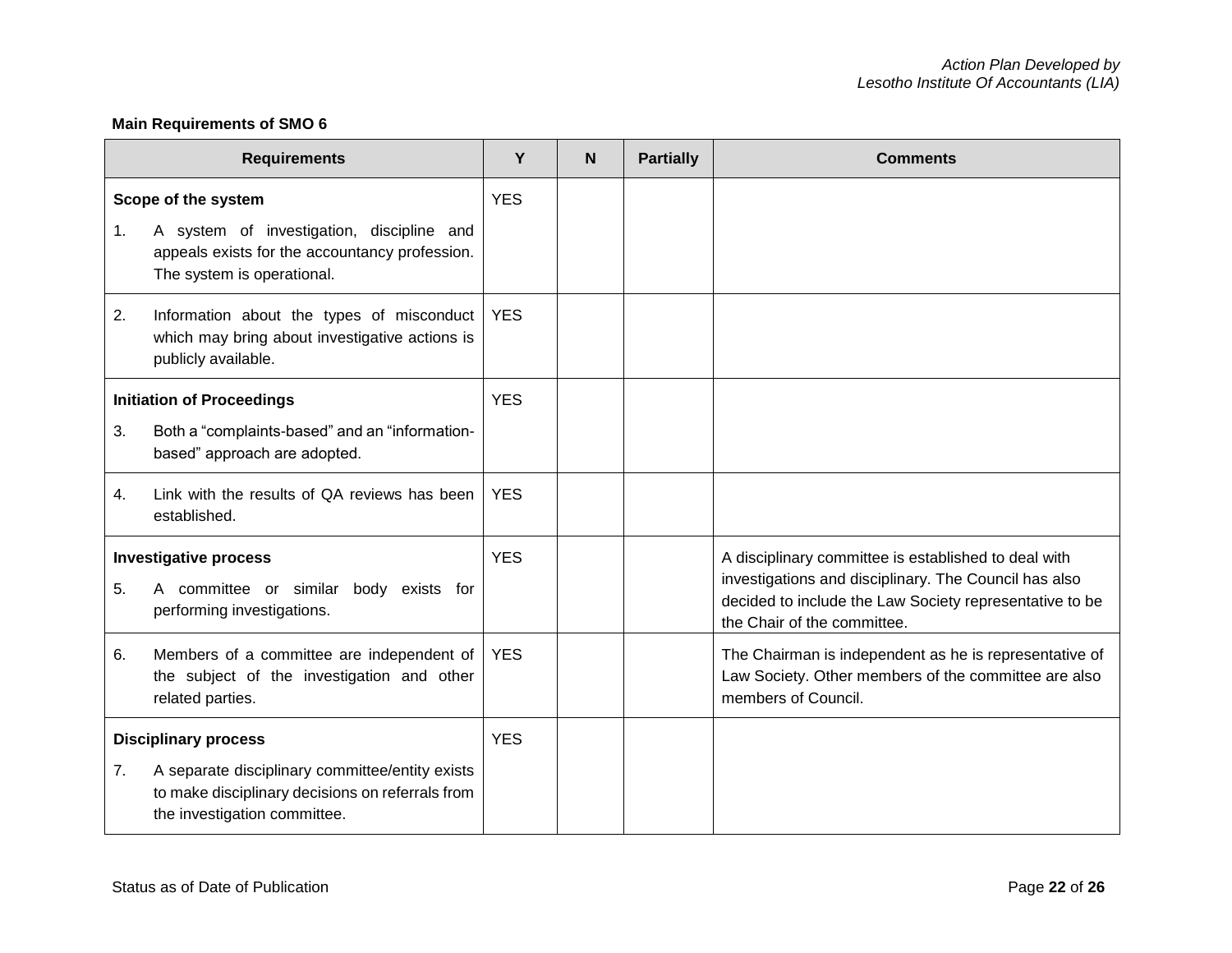| 8.               | Members of the committee/entity include<br>professional accountants as well as non-<br>accountants.                                                                                                                                                        | <b>YES</b> |  |                                                   |
|------------------|------------------------------------------------------------------------------------------------------------------------------------------------------------------------------------------------------------------------------------------------------------|------------|--|---------------------------------------------------|
| 9.               | The tribunal exhibits independence of the<br>subject of the investigation and other related<br>parties.                                                                                                                                                    | <b>YES</b> |  |                                                   |
| <b>Sanctions</b> |                                                                                                                                                                                                                                                            | <b>YES</b> |  |                                                   |
| 10.              | The disciplinary system allows imposing an<br>extensive range of penalties. It is particularly<br>important to include (a) loss of professional<br>designation; (b) restriction and removal of<br>practicing rights; and (c) exclusion from<br>membership. |            |  |                                                   |
|                  | Rights of representation and appeal                                                                                                                                                                                                                        | <b>YES</b> |  | Appeals can be taken to the High Court of Lesotho |
| 11.              | A third appeals body exists which is separate<br>from both the disciplinary committee and<br>investigative committee.                                                                                                                                      |            |  |                                                   |
|                  | <b>Administrative Processes</b>                                                                                                                                                                                                                            | <b>YES</b> |  |                                                   |
| 12.              | Timeframe targets for disposal of all cases are<br>set.                                                                                                                                                                                                    |            |  |                                                   |
| 13.              |                                                                                                                                                                                                                                                            | <b>YES</b> |  |                                                   |
|                  | Tracking mechanisms to monitor progress in<br>investigation and discipline and related<br>procedures are established.                                                                                                                                      |            |  |                                                   |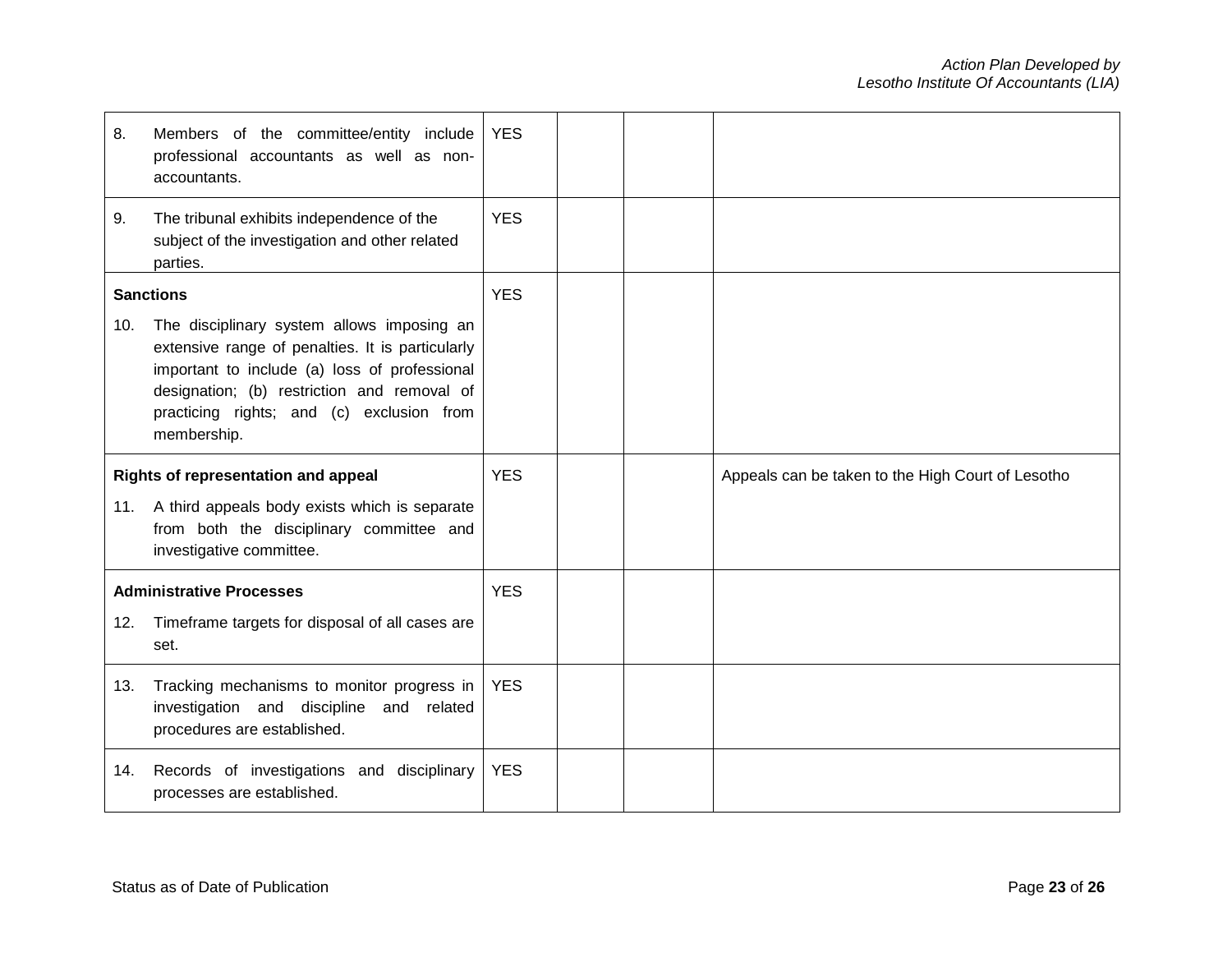| <b>Requirements</b>                                                                                                                                                                             | Υ          | <b>N</b>  | <b>Partially</b> | <b>Comments</b>                                                                                                                                                                               |
|-------------------------------------------------------------------------------------------------------------------------------------------------------------------------------------------------|------------|-----------|------------------|-----------------------------------------------------------------------------------------------------------------------------------------------------------------------------------------------|
| <b>Public Interest Considerations</b><br>Activities are supported to ensure that the<br>15.                                                                                                     | <b>YES</b> |           |                  |                                                                                                                                                                                               |
| public is aware that an investigative and<br>disciplinary system exists in the jurisdiction.                                                                                                    |            |           |                  |                                                                                                                                                                                               |
| A process for the independent review of<br>16.<br>complaints on which there was no follow-up is<br>established.                                                                                 | <b>YES</b> |           |                  |                                                                                                                                                                                               |
| The results of the investigative and disciplinary<br>17.<br>proceedings are made available to the public.                                                                                       | <b>YES</b> |           |                  |                                                                                                                                                                                               |
| <b>Liaison with Outside Bodies</b><br>There is an appropriate process for liaison with<br>18.<br>outside bodies on possible involvement in<br>serious crimes and offences.                      | <b>YES</b> |           |                  | There are processes in place to liaise with Directorate of<br>Crimes and Economic Offences (DCEO) and Financial<br>Intelligence Unit (FIU).                                                   |
| Regular review of implementation and<br>effectiveness<br>Regular review of implementation<br>19.<br>and<br>effectiveness of the system are performed and<br>corrective actions are implemented. |            | <b>No</b> |                  | No reviews to the system has been done so far. The<br>Institute however keeps regular conduct with the bodies<br>to keep up to date on any changes in the laws and any<br>other developments. |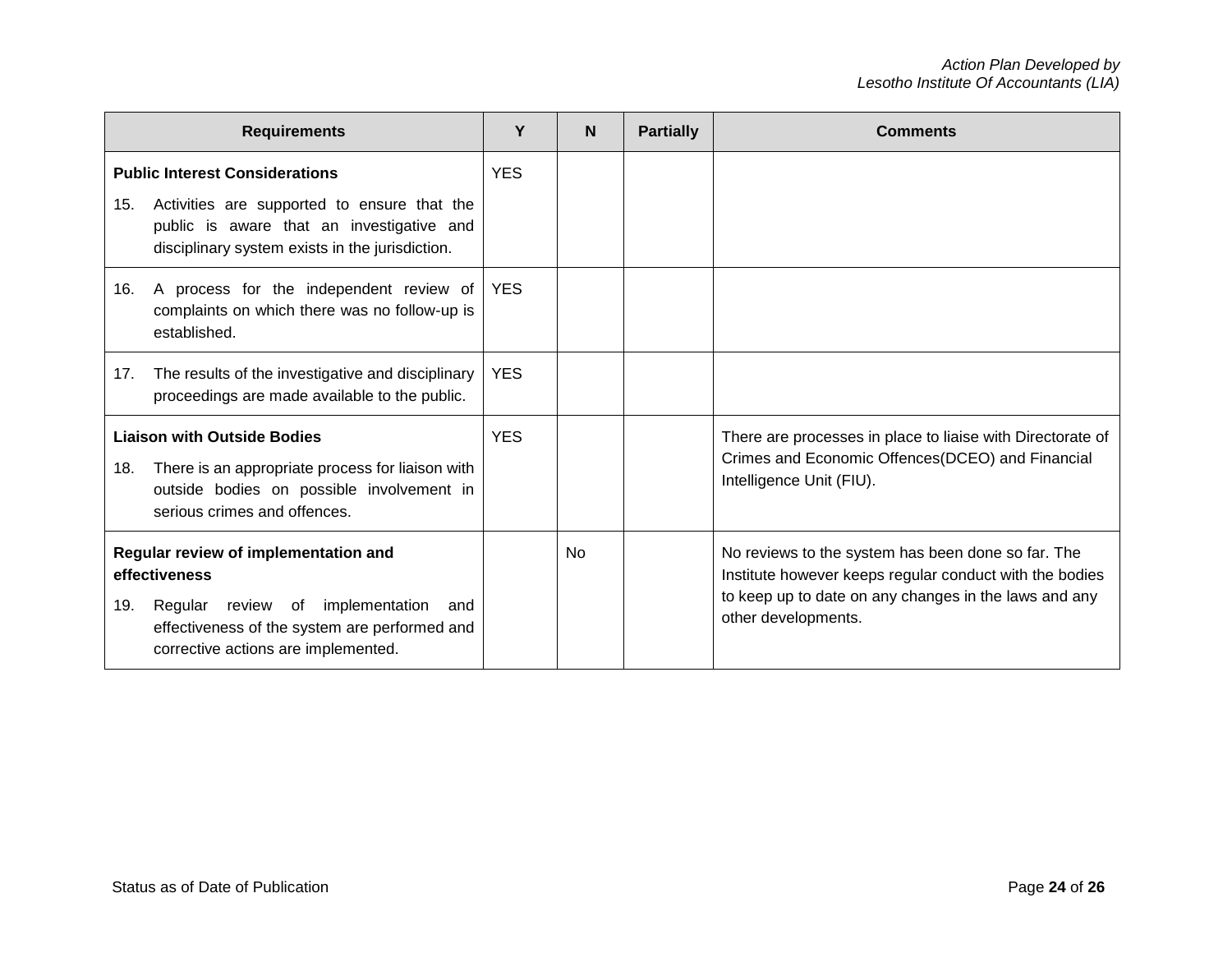## **Action Plan Subject:** SMO 7 and IFRS **Action Plan Objective** Maintaining ongoing compliance with IFRS

| .<br>π | <b>Start</b> | Actions<br>" | Completion  | Responsi    | <b>Resource</b> |
|--------|--------------|--------------|-------------|-------------|-----------------|
|        | <b>Date</b>  |              | <b>Date</b> | .<br>bility |                 |

## *Background*

Pursuant to section 7 of the Act LIA has authority to make rules which include rules and standards of practice. In exercise of this mandate LIA has adopted full IFRSs and IFRSs for SMEs without any modifications. This adoption was made by the members at the AGM in 2005 giving effect to the application of the standards in January 2005. This adoption was communicated to the Government and the public. The adoption also led to a provision being made in the Companies Act that the Companies in Lesotho will use reporting standards prescribed by LIA which in this case are the IFRSs and IFRSs for SMEs. LIA has however not legally pronounced that such prescribed standards are the IFRSs as it had adopted them. The process requires publication of the standards in a gazette as a legal Notice. LIA holds annual workshops on new standards and updates. The next workshop on IFRSs will be in February 2019. The recent IFRSs are applied by companies in Lesotho.

Comments on Exposure drafts are sent to IASB and PAFA.

## *Maintaining Ongoing processes*

| 53. | Ongoing  | To adopt every changes without any modifications in the IFRSs and IFRSs for<br>SMEs whenever are issued by the IASB and ensure that the changes are<br>communicated to the members and the Companies.                                                                                                                                 | Ongoing | Technical<br>Manager. | Technical<br>Department<br>CEO's<br>and<br>Office                                     |
|-----|----------|---------------------------------------------------------------------------------------------------------------------------------------------------------------------------------------------------------------------------------------------------------------------------------------------------------------------------------------|---------|-----------------------|---------------------------------------------------------------------------------------|
| 54. | On going | To participate and comment on the exposure drafts as are issued by the IASB                                                                                                                                                                                                                                                           | Ongoing | Technical<br>Manager, | <b>Technical</b><br>Department<br>CEO's<br>and<br>Office                              |
| 55. | On going | Review the changes and updates in both accounting standards together with<br>their implications and identify the applicable IFRICs, or recommend for<br>issuance of an IFRIC and communicate the same to the members and the<br>business community.                                                                                   | Ongoing | Technical<br>Manager, | Technical<br>Department<br>CEO's<br>and<br>Office                                     |
| 56. | Ongoing  | Conduct training seminars and workshops on the updates and changes in the<br>standards before they become effective in order to prepare the members and<br>companies for the proper application of such and their implications.<br>Training on IFRS 16 will be done in February 2019 together with the updates<br>on other standards. | Ongoing | Technical<br>Manager, | Technical<br>Department,<br>Marketing and<br>Public<br><b>Relations</b><br>Department |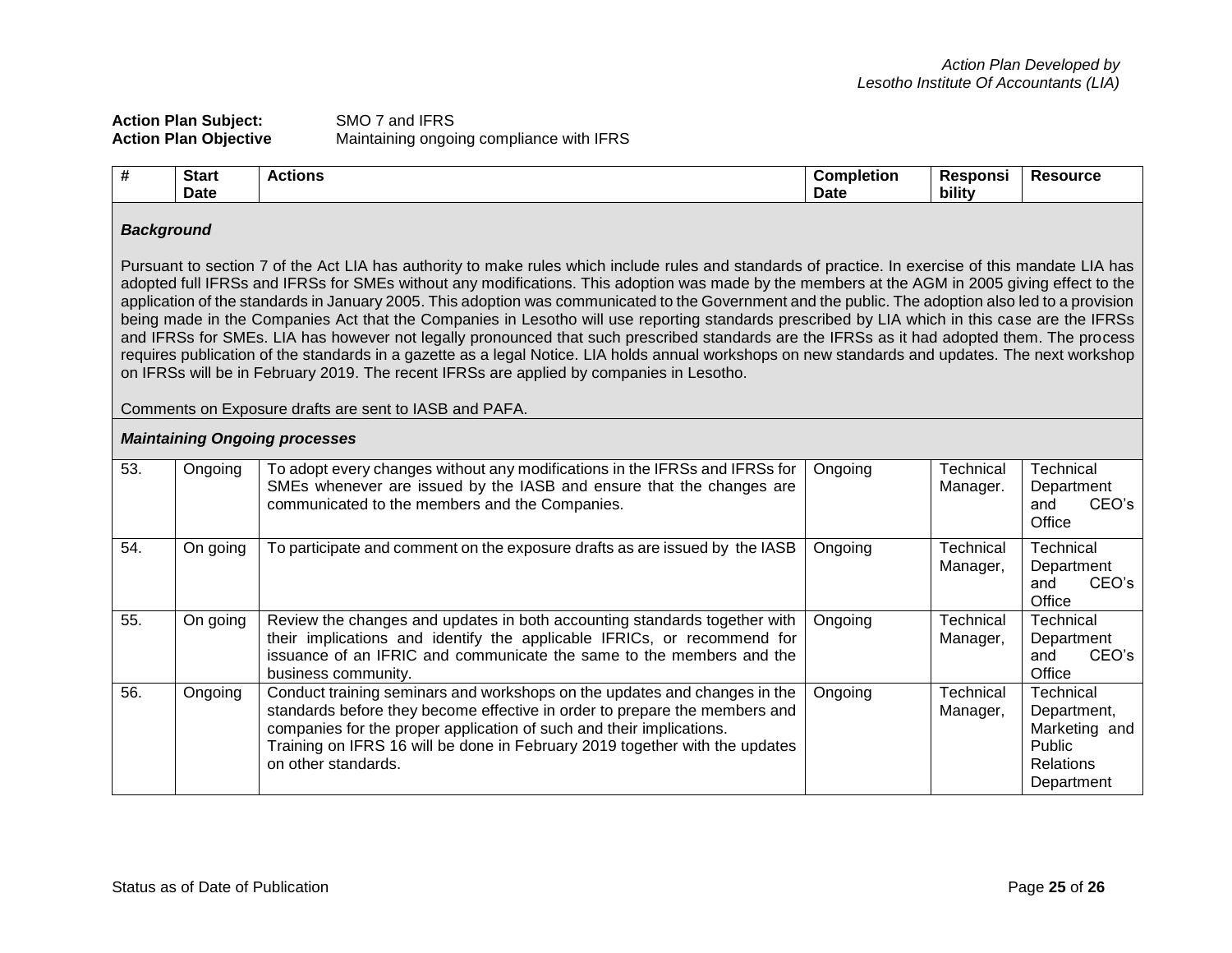| 57.                                           |         | LIA to continuously support the application of and compliance with the IFRSs<br>by publishing articles on the latest requirements in its newsletter, website and<br>notice board. The newsletter has the standing technical column which has<br>Articles on standards (including IFRS for SMEs) are planned for the                                                      | ongoing | Technical<br>Manager | Technical<br>Department,<br>Marketing and<br>Public<br><b>Relations</b><br>Department          |
|-----------------------------------------------|---------|--------------------------------------------------------------------------------------------------------------------------------------------------------------------------------------------------------------------------------------------------------------------------------------------------------------------------------------------------------------------------|---------|----------------------|------------------------------------------------------------------------------------------------|
| 58.                                           |         | To hold CPD events discussing updates on the IFRSs and their application<br>and refresher seminars on the same. LIA has a standing CPD events calendar<br>which covers training workshops and seminars on technical issues (including<br>IFRSs), ethical issues as well as soft skills. In the year 2019, 12 events are<br>scheduled. Two of which are IFRSs and Ethics. | Ongoing | Technical<br>Manager | Technical<br>Department,<br>Marketing and<br>Public<br><b>Relations</b><br>Department          |
| 59.                                           |         | To Monitor proper and effective application of the standards by the members<br>and the business community though the spot checks and inspections.                                                                                                                                                                                                                        | ongoing | Technical<br>Manager | Technical<br>Department<br>and Legal and<br>Compliance<br>Department                           |
| <b>Review of LIA's Compliance Information</b> |         |                                                                                                                                                                                                                                                                                                                                                                          |         |                      |                                                                                                |
| 60.                                           | Ongoing | Perform periodic review of LIA's response for IFAC Compliance Self-<br>Assessment questionnaires and update sections relevant to SMO7 as<br>necessary.                                                                                                                                                                                                                   | Ongoing | <b>CEO</b>           | Technical<br>Department.<br>Legal<br>and<br>Compliance<br>Department<br>CEO's<br>and<br>office |